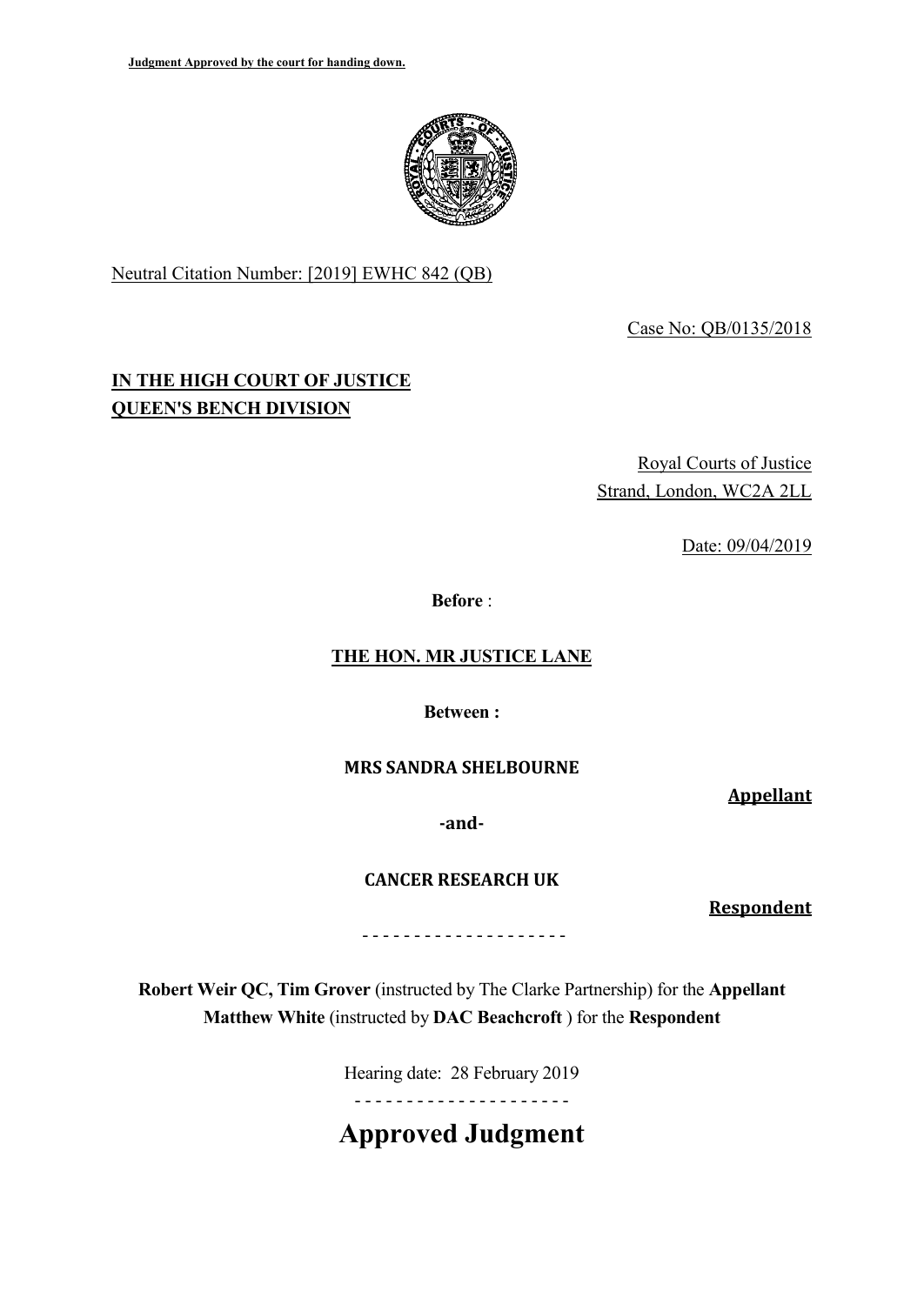### **MR JUSTICE LANE :**

#### *A. INTRODUCTION*

- 1. On 7 December 2012, a Christmas party was held at the Cambridge Research Institute of Cancer Research UK (CRUK), a well-known charity, which carries out research into the origins and treatment of cancer. The Institute occupied premises at the Li Ka Shing Centre, which CRUK leased from the University of Cambridge. The 2012 Christmas party was the third that the Institute had held at the Centre. Each year a different department took responsibility for organising the party, using volunteer members of staff from the department concerned. In 2012 it was the turn of the Genomics Department, headed by Mr James Hadfield.
- 2. The party consisted of a buffet, some "oversized" games, a ceilidh and a disco. The event was ticket only, open to staff and their guests. Tickets could be bought in advance or on the door on the night.
- 3. Mr Hadfield completed a risk assessment, in order to cover what he described as "all the foreseeable hazards of an event at CRUK". His principal concern was to prevent people returning to the laboratories, either during the course of the party or afterwards; so access to those areas was restricted after a particular time.
- 4. Prior to joining CRUK, Mr Hadfield worked at John Innes Centre in Norwich, where he was trained in the completion of risk assessments. As part of his CRUK role, he was also required on a regular basis to complete risk assessments in relation to his laboratory.
- 5. Mr Hadfield's statement records that the thinking behind the risk assessment for the Christmas party was to cover as many eventualities as possible regarding potential hazards and how to mitigate them. This included "all the usual aspects of the event, including the oversized games, hard and uneven surfaces and collisions with other participants during activities". Two additional security staff were on duty in order to prevent access to the laboratory.
- 6. One of those who attended the party was Robert Beilik. He was a visiting scientist at the Institute, employed by the University in Cambridge at its Wolfson Institute Brain Imaging Centre. He was not employed by CRUK but his involvement with the Institute entitled him to a security pass and to attend the party, along with CRUK's employees.
- 7. The appellant (referred to as the claimant in the court below) was one such employee. She worked at the Institute as an animal technician.
- 8. At around 10.30pm, the appellant was on the dance floor, dancing with her supervisor, Tracy Crafton. Robert Beilik went up to them and attempted to lift the appellant off the ground. In doing so, he lost his balance and dropped the appellant, resulting in her sustaining a serious back injury.
- 9. It is common ground that Robert Beilik had been drinking from at least at an early stage of the party, if not before it began. Prior to lifting the appellant, Robert Beilik had lifted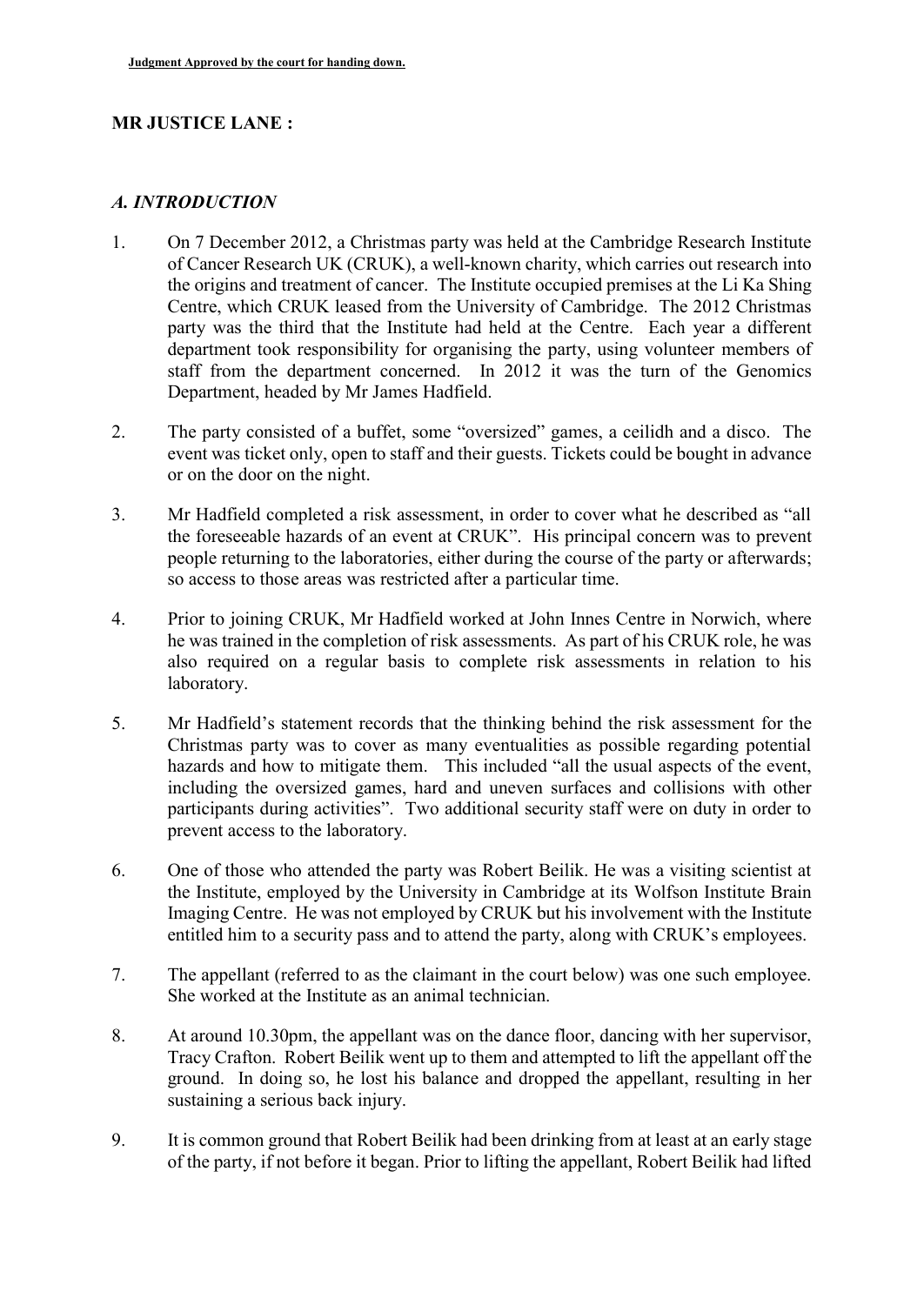Michelle Pugh, one of the volunteer organisers of the party. He lifted her up and put her down straight away. She laughed and went on her way and, she said, "gave it no further thought".

- 10. Robert Beilik also lifted, without their consent, two other women at the party, neither of whom reported the matter.
- 11. The appellant brought proceedings against CRUK, which resulted in a hearing in Southend County Court in January 2018. In a reserved judgment given on 2 May 2018, running into 161 paragraphs, Mr Recorder Catford held that CRUK was not liable in negligence to the appellant for her injury and that CRUK was not vicariously liable for Robert Beilik's actions.
- 12. Permission to appeal against the Recorder's judgment was granted by Martin Spencer J on 11 December 2018, on the basis that the Recorder had arguably erred in law, both as regards his conclusions on liability in negligence and in relation to his conclusions on vicarious liability.

### *B. MAJOR CASE LAW*

- 13. Before examining the Recorder's judgment in detail, and the criticisms of it made by Mr Weir QC, it is convenient to introduce the major cases to which both counsel referred me, in the course of their respective submissions.
- 14. In Everett v Comojo (UK) Ltd [2011] EWCA Civ 13, a guest in a members' club, a nightclub known as the Met Bar, attacked and injured another guest, stabbing him in the neck and abdomen. A waitress had earlier reported her concern about the attacker to her bar manager, rather than to one of the door supervisors.
- 15. The Court of Appeal held that the relationship between the management of the nightclub and its guests was one of sufficient proximity to justify the existence of a duty of care. At paragraph 32, Smith LJ held:

"Foreseeability of injury.

32. It is a well-known fact that the consumption of alcohol can lead to the loss of control and violence both verbal and physical. Lord Faulks acknowledged as much. In the present case, Comojo's own risk assessment recognises the existence of those risks. It must be foreseeable to any licensed hotelier that there is some risk that one guest might assault another. The risk may be low in respectable members-only establishments and much higher in a night club open to the public. The assessment of the degree of risk, which will dictate what precautions have to be taken, will vary. There cannot be any rule of thumb to apply to all night clubs. But it does not seem to me that, given its own risk assessment, Comojo could seriously argue that the risk of such assault was so low that it could safely be ignored."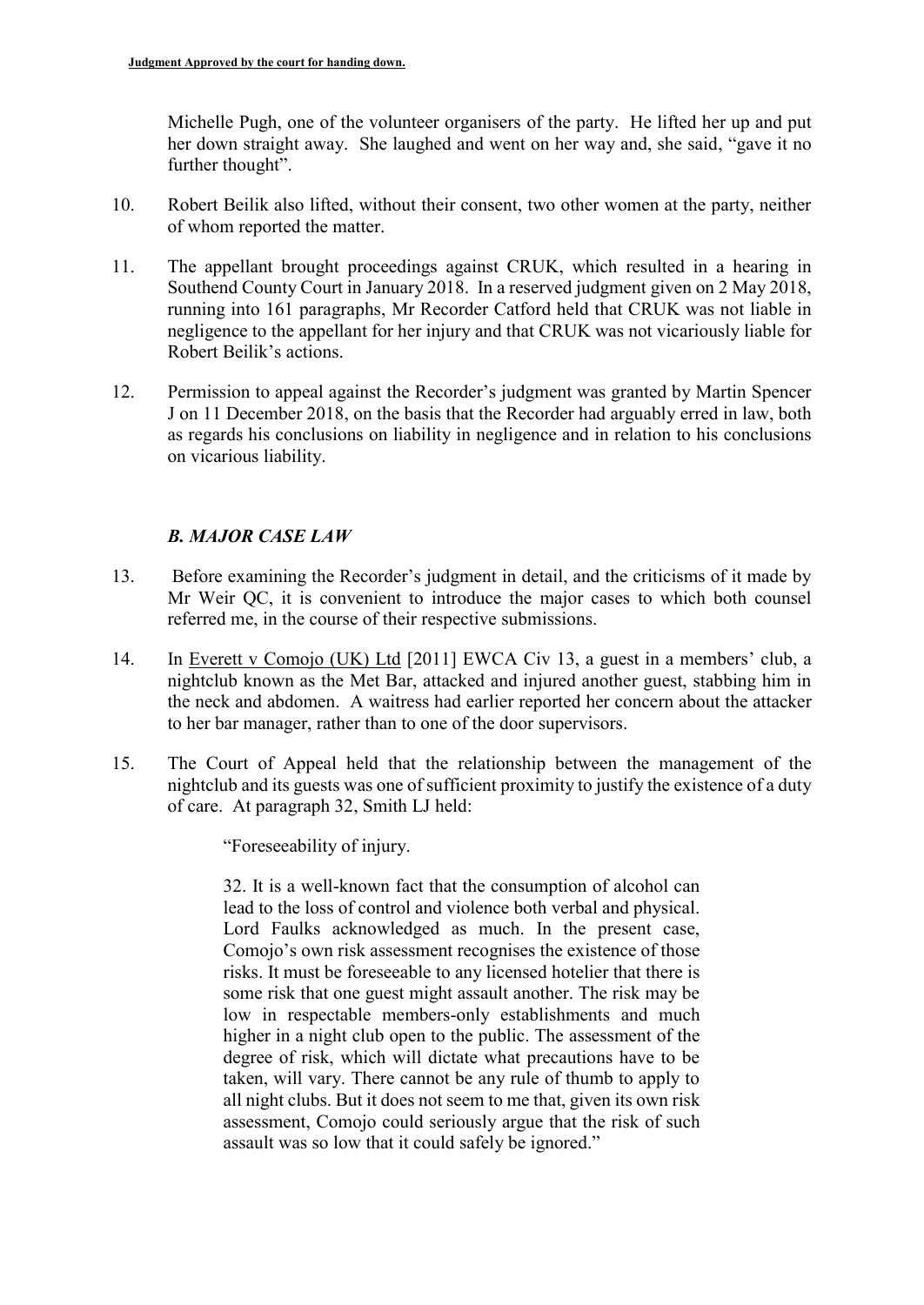16. At paragraph 34, Smith LJ emphasised that, although there was a duty of care, the standard of care or scope of the duty "must also be fair, just and reasonable". Smith LJ continued as follows:-

> "36. The common duty of care is an extremely flexible concept, adaptable to the very wide range of circumstances to which it has to be applied. It can be applied to the static condition of the premises and to activities on the premises. It can give rise to vicarious liability for the actions of an employee of the occupier who, for example, might have created a temporary tripping or slipping hazard. I think that it is appropriate (fair, just and reasonable) that it should govern the relationship between the managers of an hotel or night club and their guests in relation to the actions of third parties on the premises. I do not think it possible to define the circumstances in which there will be liability. Circumstances will vary so widely. However, I think it will be a rare night club that does not need some security arrangements which can be activated as and when the need arises. What they need to be will vary. One can think of obvious examples where liability will attach. In a night club where experience has shown that entrants quite often try to bring in offensive weapons, it may be necessary to arrange for everyone to be searched on entry. In a night club where outbreaks of violence are not uncommon, liability might well attach if a guest is injured in an outbreak of violence among guests and there is no one on hand to control the outbreak. It may be necessary for the management of some establishments to arrange for security personnel to be present at all times within areas where people congregate. On the other hand, in a respectable members-only club, where violence is virtually unheard of, no such arrangements would be necessary. The duty on management may be no higher than that staff be trained to look out for any sign of trouble and to alert security staff.

> 37. In my judgment, the judge was also right in his conclusion that, in all the circumstances, Ms Kotze had not been in breach of duty. She had realised that there was a possibility of a confrontation between Croasdaile and one or more of the members of the appellants' group. Why she acted as she did, in going to speak to Mr Rosenblatt rather than summoning a door supervisor is not known; she was not available to give evidence. The judge could only consider whether a reasonable waitress in her position would have gone to fetch a door supervisor. In my view the judge's assessment of the reasonableness of her action is unassailable. There was no reason to think that a confrontation was imminent. The incident to which Mr Balubaid had taken exception had occurred a considerable time earlier. Certainly, Croasdaile's appearance gave rise to some concern but he was apparently Mr Balubaid's employee and Mr Balubaid was a valued customer with no previous history of causing trouble,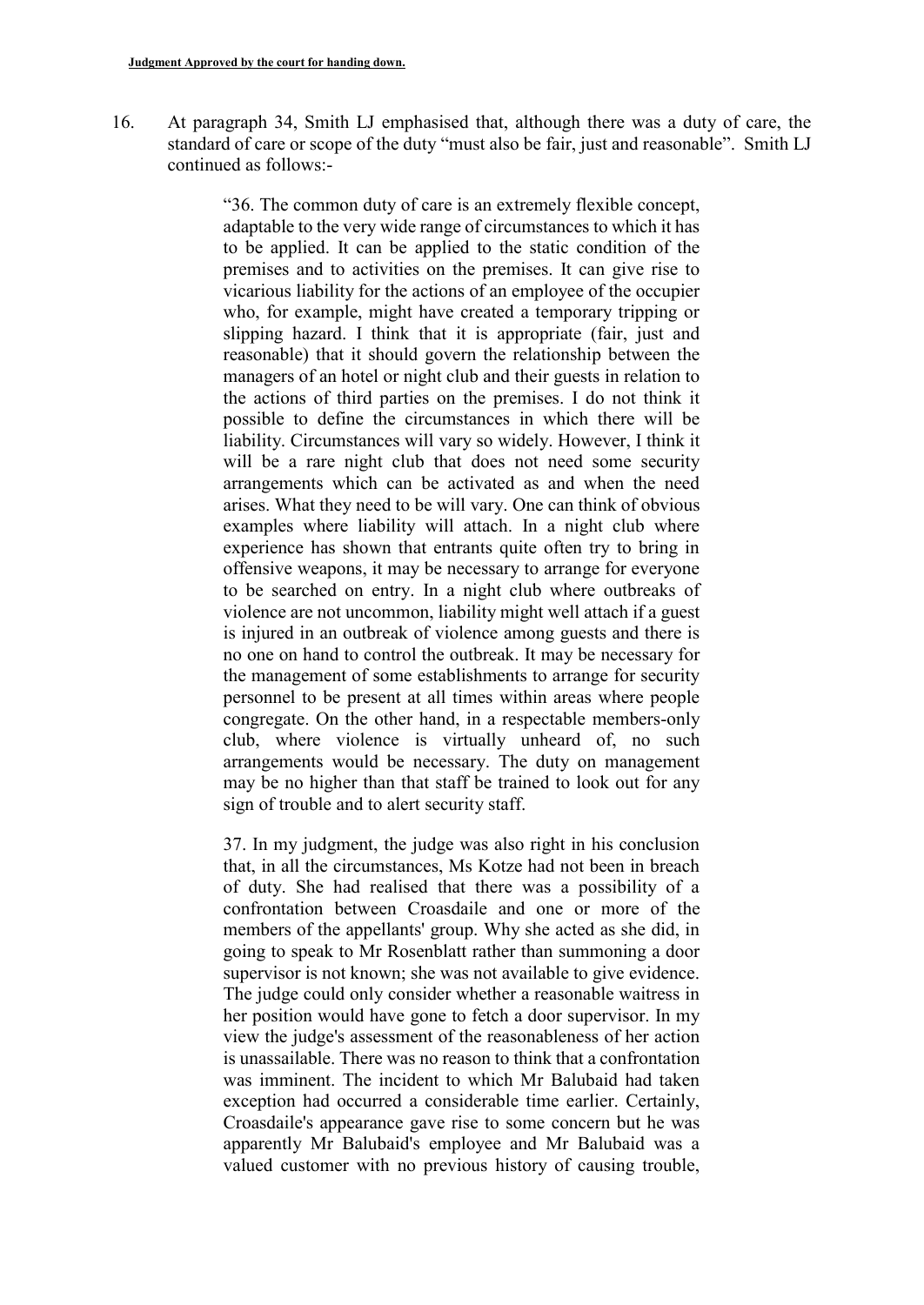either himself or through his employees. I would endorse the judge's conclusion that Ms Kotze could not have been criticised even if she had done nothing. As it was, she went to speak to her manager. That seems to me to have been a very sensible thing for her to do. A waitress in her position would not have wished, on her own initiative, to take a step which might have caused offence to Mr Balubaid and embarrassment to the club, by asking a door supervisor to intervene in some way. Telling Mr Rosenblatt about the situation and letting him decide what to do seems sensible. There was no apparent urgency; it was not as if a confrontation had begun and the risk of violence was imminent."

- 17. On any view, Mohamud v W Morrisons Supermarkets [2016] UKSC 11 is a landmark in the law of vicarious liability. The claimant, having stopped at the petrol station outlet of a Morrisons supermarket in the Midlands, went to the sales kiosk to ask the employee there if it was possible to print-off some documents stored on a USB stick. The employee refused the request in an offensive manner, following the claimant back to the latter's car, where he subjected the claimant to a serious physical attack.
- 18. The trial judge found that the defendant was not vicariously liable for this assault since the employee's actions had been purely for reasons of his own and beyond the scope of his employment. There was, accordingly, an insufficiently close connection between the assault and the employment.
- 19. That conclusion, which had been endorsed by the Court of Appeal, was overturned by the Supreme Court.
- 20. Once it has been established that the necessary relationship exists between the defendant and the wrongdoer (as to which, see Cox v Ministry of Justice [2016] UKSC 10), Lord Toulson set out the remaining matters that must be decided in favour of a claimant, in order to establish vicarious liability:-

"44….The first question is what functions or "field of activities" have been entrusted by the employer to the employee, or, in everyday language, what was the nature of his job. As has been emphasised in several cases, this question must be addressed broadly; see in particular the passage in Diplock LJ's judgment in *Ilkiw v Samuels* [1963] 1 WLR 991, 1004 included in the citation from *Rose v Plenty* at para 38 above, and cited also in *Lister* by Lord Steyn at para 20, Lord Clyde at para 42, Lord Hobhouse at para 58 and Lord Millett at para 77.

45. Secondly, the court must decide whether there was sufficient connection between the position in which he was employed and his wrongful conduct to make it right for the employer to be held liable under the principle of social justice which goes back to Holt. To try to measure the closeness of connection, as it were, on a scale of 1 to 10, would be a forlorn exercise and, what is more, it would miss the point. The cases in which the necessary connection has been found for Holt's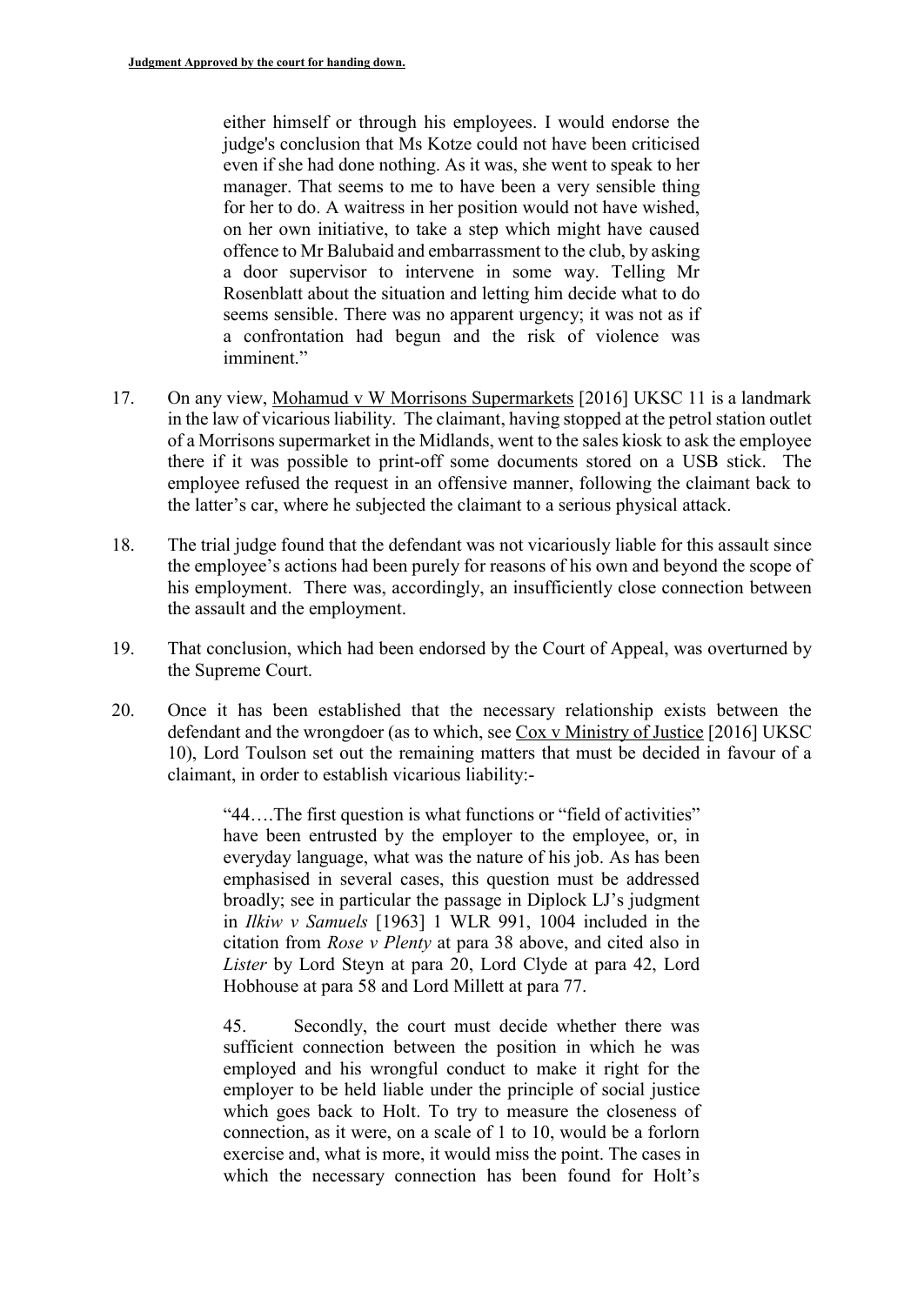principle to be applied are cases in which the employee used or misused the position entrusted to him in a way which injured the third party. *Lloyd v Grace, Smith & Co*, *Peterson* and *Lister* were all cases in which the employee misused his position in a way which injured the claimant, and that is the reason why it was just that the employer who selected him and put him in that position should be held responsible. By contrast, in *Warren v Henlys Ltd* any misbehaviour by the petrol pump attendant, qua petrol pump attendant, was past history by the time that he assaulted the claimant. The claimant had in the meantime left the scene, and the context in which the assault occurred was that he had returned with the police officer to pursue a complaint against the attendant.

46. Contrary to the primary submission advanced on the claimant's behalf, I am not persuaded that there is anything wrong with the *Lister* approach as such. It has been affirmed many times and I do not see that the law would now be improved by a change of vocabulary. Indeed, the more the argument developed, the less clear it became whether the claimant was advocating a different approach as a matter of substance and, if so, what the difference of substance was."

21. Applying this approach, Lord Toulson held that, although the employee's actions in the kiosk had been "inexcusable" they were, nevertheless, within the "field of activities" that had been assigned to him by Morrisons. What had happened thereafter "was an unbroken sequence of events":-

> "47… when Mr Khan followed the claimant back to his car and opened the front passenger door, he again told the claimant in threatening words that he was never to come back to the petrol station. This was not something personal between them; it was an order to keep away from his employer's premises, which he reinforced by violence. In giving such an order he was purporting to act about his employer's business. It was a gross abuse of his position, but it was in connection with the business in which he was employed to serve customers. His employers entrusted him with that position and it is just that as between them and the claimant, they should be held responsible for their employee's abuse of it.

> 48. Mr Khan's motive is irrelevant. It looks obvious that he was motivated by personal racism rather than a desire to benefit his employer's business, but that is neither here nor there."

22. In his judgment, Lord Dyson MR emphasised that the "close connection" test is "firmly rooted in justice. It asks whether the employee's tort is so closely connected with his employment so as to make the employer liable". He continued as follows:-

> "54. It is true that the test is imprecise. But this is an area of the law in which, as Lord Nicholls said, imprecision is inevitable.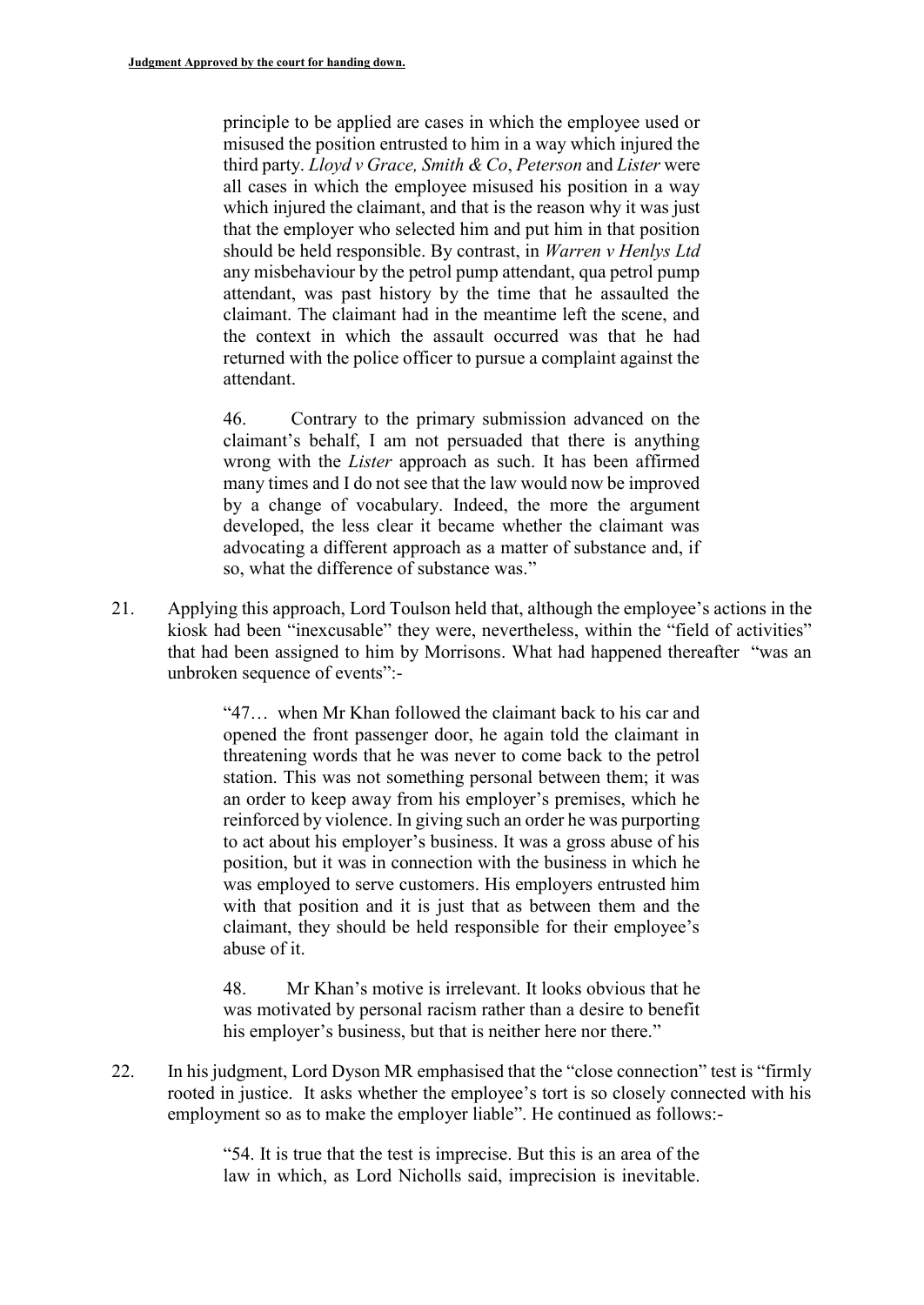To search for certainty and precision in vicarious liability is to undertake a quest for a chimaera. Many aspects of the law of torts are inherently imprecise. For example, the imprecise concepts of fairness, justice and reasonableness are central to the law of negligence. The test for the existence of a duty of care is whether it is fair, just and reasonable to impose such a duty. The test for remoteness of loss is one of reasonable foreseeability. Questions such as whether to impose a duty of care and whether loss is recoverable are not always easy to answer because they are imprecise. But these tests are now well established in our law. To adopt the words of Lord Nicholls, the court has to make an evaluative judgment in each case having regard to all the circumstances and having regard to the assistance provided by previous decisions on the facts of other cases."

- 23. In Bellman v Northampton Recruitment Limited [2018] EWCA Civ 2214, Mr Major, the managing director of the defendant company, seriously assaulted the claimant, one of its employees, during a late-night drinking session in a hotel, which had followed the company's Christmas party for its employees. Mr Major committed the assault after losing his temper when his authority had, in his view, been challenged by the claimant over a work matter.
- 24. At first instance, the judge had found in favour of the defendant, holding that there was "both a temporal and substantive difference between the drinks and the Christmas party [paid for by the defendant and which employees were expected to attend]. The drinks were not a seamless extension of the Christmas party… [and] there must be a limit to the effect of the discussion about work- related issues and proper account must be taken of the time and place at which the discussion takes place".
- 25. In the Court of Appeal, Asplin LJ held that, if the previous case law was examined:

"through the prism of Lord Toulson's analysis in *Mohamud,* which is essential … the question of whether there is sufficient connection between the position in which the wrongdoer is employed and is in wrongful conduct so as to make the employer liable under the principle of social justice requires the court to conduct an evaluative judgment. It is a question of law based on the primary of facts as found". (paragraph 16)

- 26. Asplin LJ held that it was clear from the judge's findings that Mr Major's functions were widely drawn and that he was the directing mind and will of the defendant, being in overall charge in all aspects of its business. She held that it was necessary to ask whether Mr Major was "acting within the field of his activities assigned to him as Managing Director [..] when the assault took place or was he present in the lobby of the hotel merely as a fellow reveller?" (paragraph 19). The question of the "field of activities entrusted to the employee" had to be assessed broadly by asking "what is the nature of the job" rather than focusing on actual authority.
- 27. Turning to the question whether there was a sufficient connection, the judge had concluded that there was insufficient connection between Mr Major's field of activities and the assault. Asplin LJ held that that was wrong and "despite the time and place, Mr Major was purporting to act as Managing Director […] he was exercising the very wide remit which had been granted to him […] his managerial decision making having been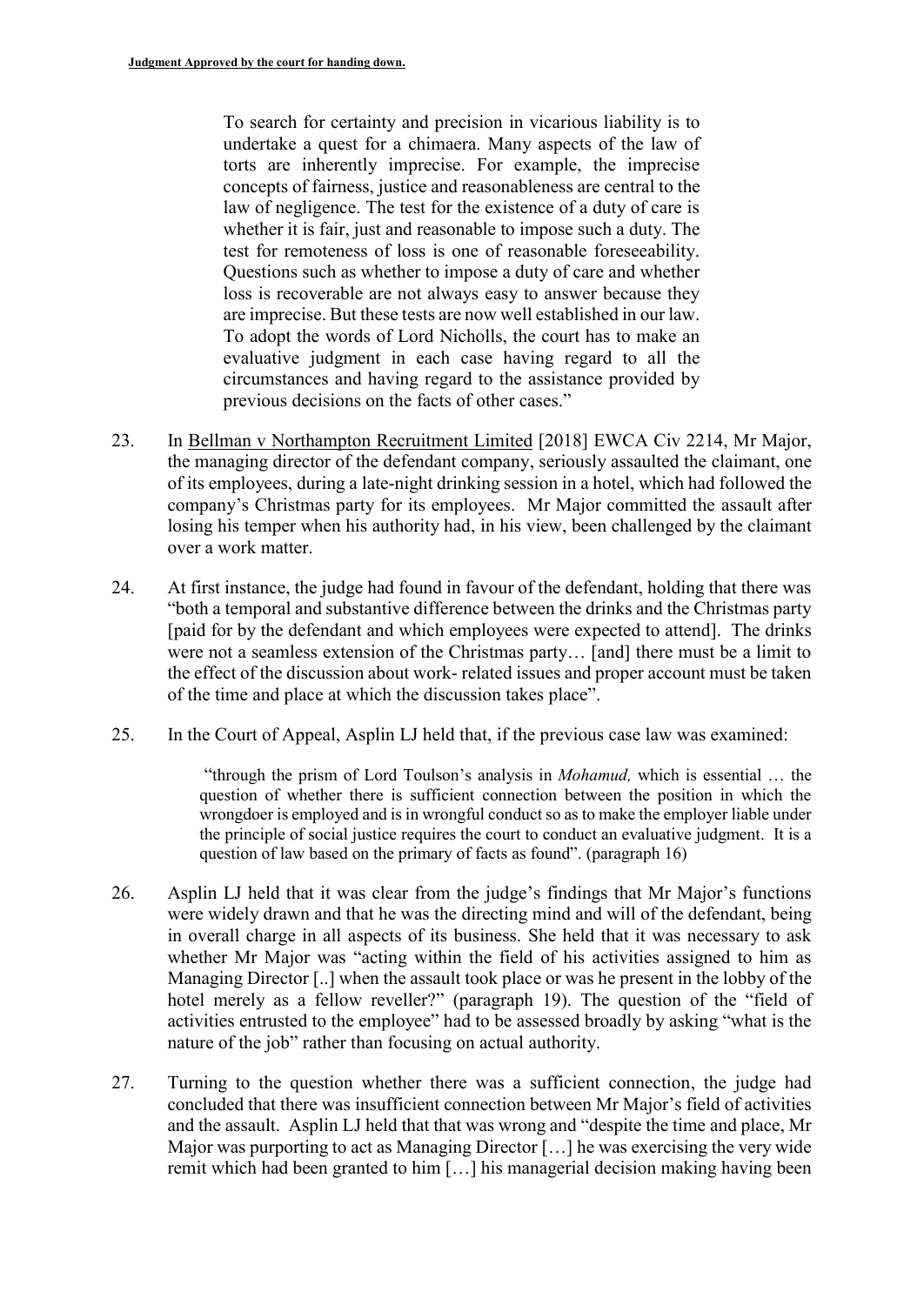challenged, he took it upon himself to seek to exercise authority over his sub-ordinate employees". He had chosen "to wear his metaphorical managing director's hat to deliver a lecture to his subordinates […] and drove home his managerial authority, with which he had been entrusted, with the use of blows". He was, accordingly, "not merely one of a group of drunken revellers, his conversation had turned to work". (paragraph 25)

28. Asplin LJ concluded that "although the party and the drinking session was not a single seamless event and attendance was voluntary, it seems to me that Mr Major was not merely a fellow reveller. He was present as managing director of NR, a relatively small company, and misused that position…". In that regard, Asplin LJ concluded that the case was "a very long way from the example being given by a judge of a social round of golf between colleagues during which conversation turns to work… the judge's example is based on different premise". There:-

> "… all participants are equal and attend as casual friends and golfers. One can readily see that in such circumstances, even if discussions turn to work and a golfer who happens to be a more senior employee assaults another golfer who is a junior colleague, looked at objectively, they have all attended qua social golfers. The participants in the drinking session, on the other hand, had attended the Christmas party qua staff and managing director. As I have already mentioned, just because the drinking session was unscheduled and voluntary, I do not consider that their roles changed or if they did, that on the facts of this case, the role of managing director was not re-engaged." (paragraph 28)

29. Irwin LJ concluded the Court's judgments as follows:-

"37. After some hesitation, I also agree, although I wish to emphasise how unusual are these facts, and how limited will be the parallels to this case."

38. The critical reasons why it seems to me that this very experienced judge was wrong are those expressed by Asplin LJ in paragraphs 27 to 29 of her judgment. In my view the "field of activity" of Mr Major was almost unrestricted in relation to the affairs of NR, and exercised at almost any time. I consider that the judge was right that the drinking session at the hotel was separate from the firm's Christmas party. What was crucial here was that the discussions about work became an exercise in laying down the law by Mr Major, indeed an explicit assertion of his authority, vehemently and crudely expressed by him, with the intention of quelling dissent. That exercise of authority was something he was entitled to carry out if he chose to do so, and however unwise it may have been to do so in such circumstances, it did arise from the "field of activity" assigned to him.

39. It cannot of course be the test that there must be actual authority to commit the tort complained of. This case arose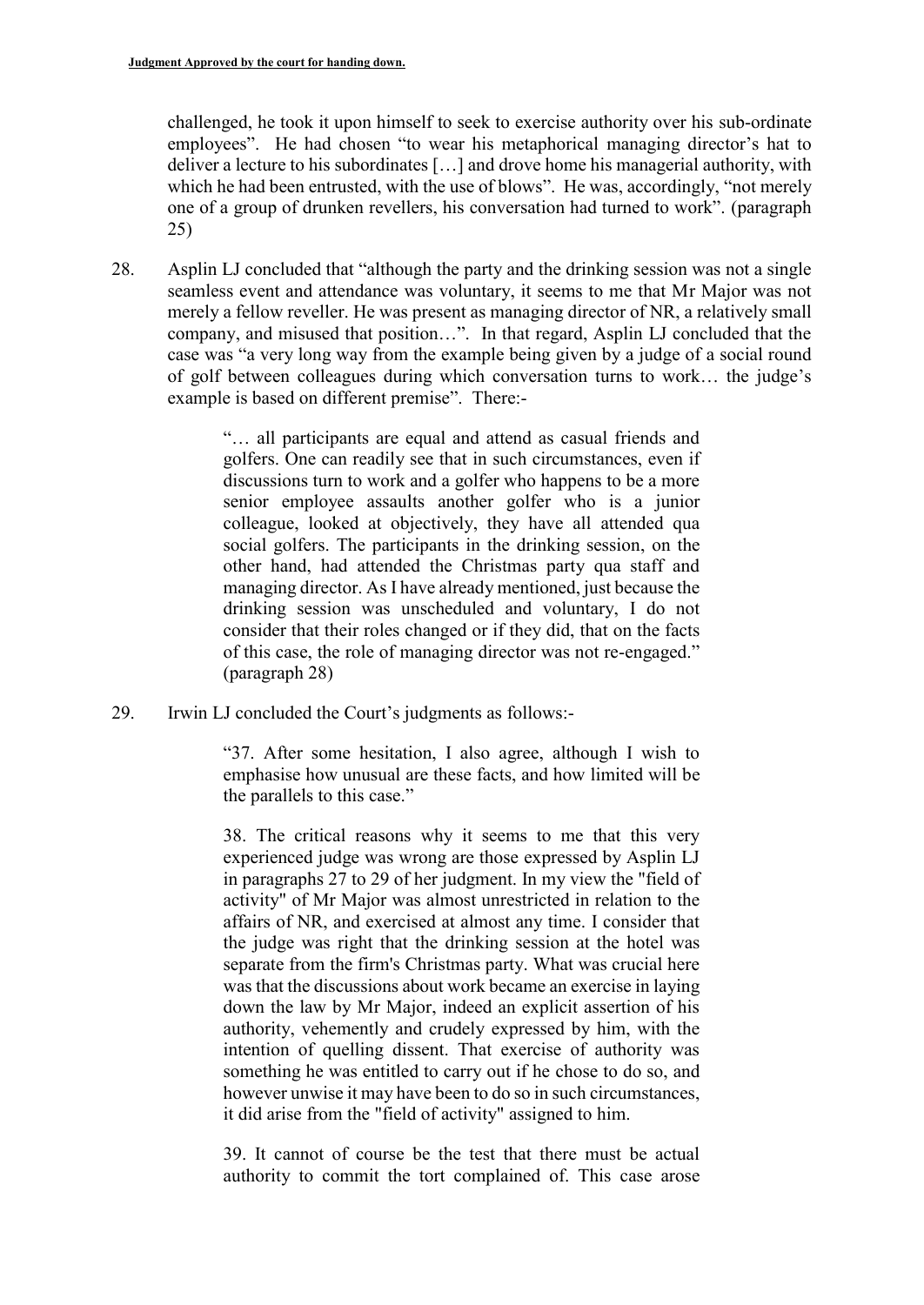because of the way in which Mr Major chose to exert his authority, indeed his dominance as the only real decision-maker, in the company. Hence there is liability.

40. I do emphasise that this combination of circumstances will arise very rarely. Liability will not arise merely because there is an argument about work matters between colleagues, which leads to an assault, even when one colleague is markedly more senior than another. This case is emphatically not authority for the proposition that employers became insurers for violent or other tortious acts by their employees".

### *C. THE RECORDER'S FINDINGS AND THE PARTIES' SUBMISSIONS*

- 30. The notes of the proceedings before the Recorder, compiled by the appellant's solicitors, record Mr Hadfield as agreeing that the Christmas party "was for the benefit of CRUK and that this benefit "included staff morale". Later, however, he is noted as saying that the party "was not a reward for staff, it was staff led and volunteered and organised, there would be a benefit in morale but this was not led by CRUK." Asked whether, if CRUK permitted the party to occur then it looked like a CRUK Christmas party, Mr Hadfield replied "only a Scrooge-like organisation would say 'no'".
- 31. Viewed overall, Mr Weir submitted that the Christmas party was, in reality, a "works do". It served the purposes of CRUK, which organised it, through the Genomics Department. CRUK also organised the security cover. Mr Hadfield told the security and bar volunteers, before the party, that "if there were any problems they were to speak to him and he would arrange security to help" (judgment, paragraph 43). Any financial losses sustained as a result of holding the party would be covered by CRUK.
- 32. In the light of this, Mr Weir submitted that the 2012 Christmas party was to be viewed in the same light as the Christmas party in Bellman: that is to say, staff attended qua staff.
- 33. Examining the claim in negligence, the Recorder observed that both parties before him relied upon the judgment of the Court of Appeal in Everett v Comojo UK Ltd. The Recorder was satisfied that, applying the analysis of Smith LJ to the present case, where the defendant was the organiser of the event and the claimant was the employee and a paying guest, "there was sufficient proximity of relationship" (paragraph 104).
- 34. Beginning at paragraph 105, the Recorder turned to the issue of foreseeability of harm. He found that there was "a risk that where alcohol is consumed to excess there may be loss of self-control". He reminded himself that the event was taking place at or adjacent to a laboratory premises and that guests might stray or otherwise be exposed to risks associated with that form of workplace. This had led CRUK to undertake a risk assessment. The Recorder accordingly was satisfied that "there was a foreseeable risk of harm such as to impose a duty of care on the defendant".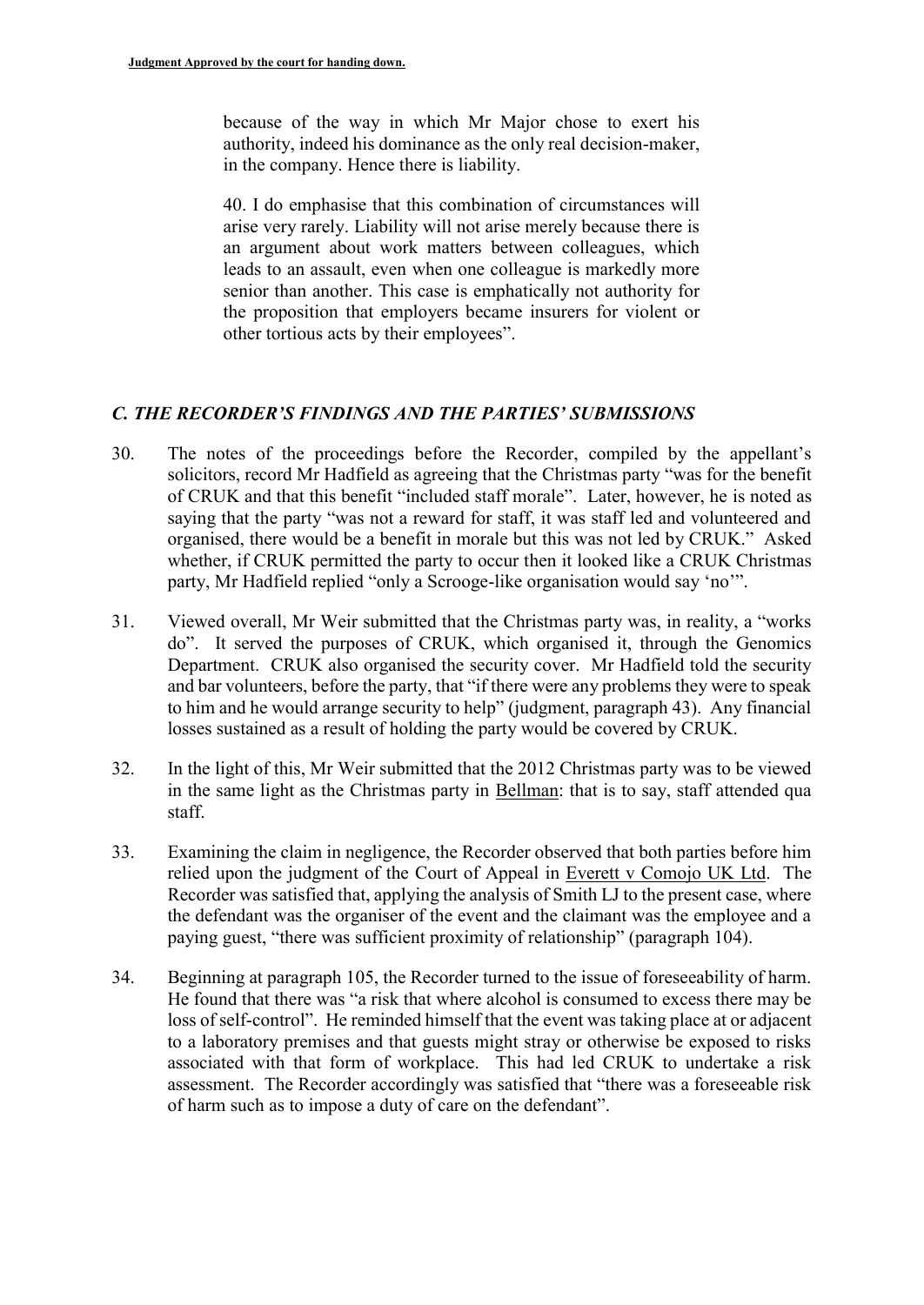- 35. At paragraph 107, the Recorder identified the scope of the duty as being such that, in certain circumstances, it could extend to the actions of third parties at the party. The Recorder then moved to the question of whether there was a breach of duty.
- 36. At paragraph 108, the Recorder set out the passage from paragraph 36 of the judgment of Smith LJ in Everett, concerning the comparison between a nightclub where entrants try to bring in offensive weapons and, on the other hand, a respectable members-only club, where violence was virtually unheard of.
- 37. The Recorder addressed the issue of breach of duty as follows:

"114. [W]hether the defendant was in breach of duty resolves into consideration of two broad aspects: (1) the preparation for the holding of the party (which involves consideration of the questions of risk management, security provision and written instructions to guests; and (2) implementation on the night (including whether there was adequate supervision of the party, guests and staff, and whether there were events which were or should have been seen, or which would have resulted in Beilik being either warned or removed).

115. In my judgment, the context in which this event took place is important. It was an event that was not open to the public at large, but was rather limited to those connected with CRUK. If this had been an event open to the public generally then different issues would have arisen in terms of planning and running the event. There would have been a large pool of potential attendees of unknown nature and propensity. That is far removed from a party in which all those attending will be connected with CRUK, either as employees or friends and family of employees. It seems to me that, insofar as relevant, this event was closer to the example given by Smith LJ of the members-only club where violence was virtually unheard of, rather than the nightclub examples."

38. The Recorder found that Mr Hadfield had:-

"… accepted that 'today' (his word)… the risk assessment would be clearer on what to do if someone had drunk too much or was acting inappropriately. The declaration could have prevented selling alcohol to those inebriated. He accepted there was no mention of prohibiting those attending bringing alcohol in from outside [Mr Beilik had brought what was described as a small bottle of vodka]. It could be amended to control behaviour and intoxication under the cover of "appropriate work-related behaviour". However, he did not believe it was needed for the type of people attending, albeit he accepted anybody could drink to excess. He accepted that it would be sensible to have guidance on alcohol being brought in by guests. Whilst there could be express policy of supervision and monitoring, he said in reply that he himself was walking around the whole time, as were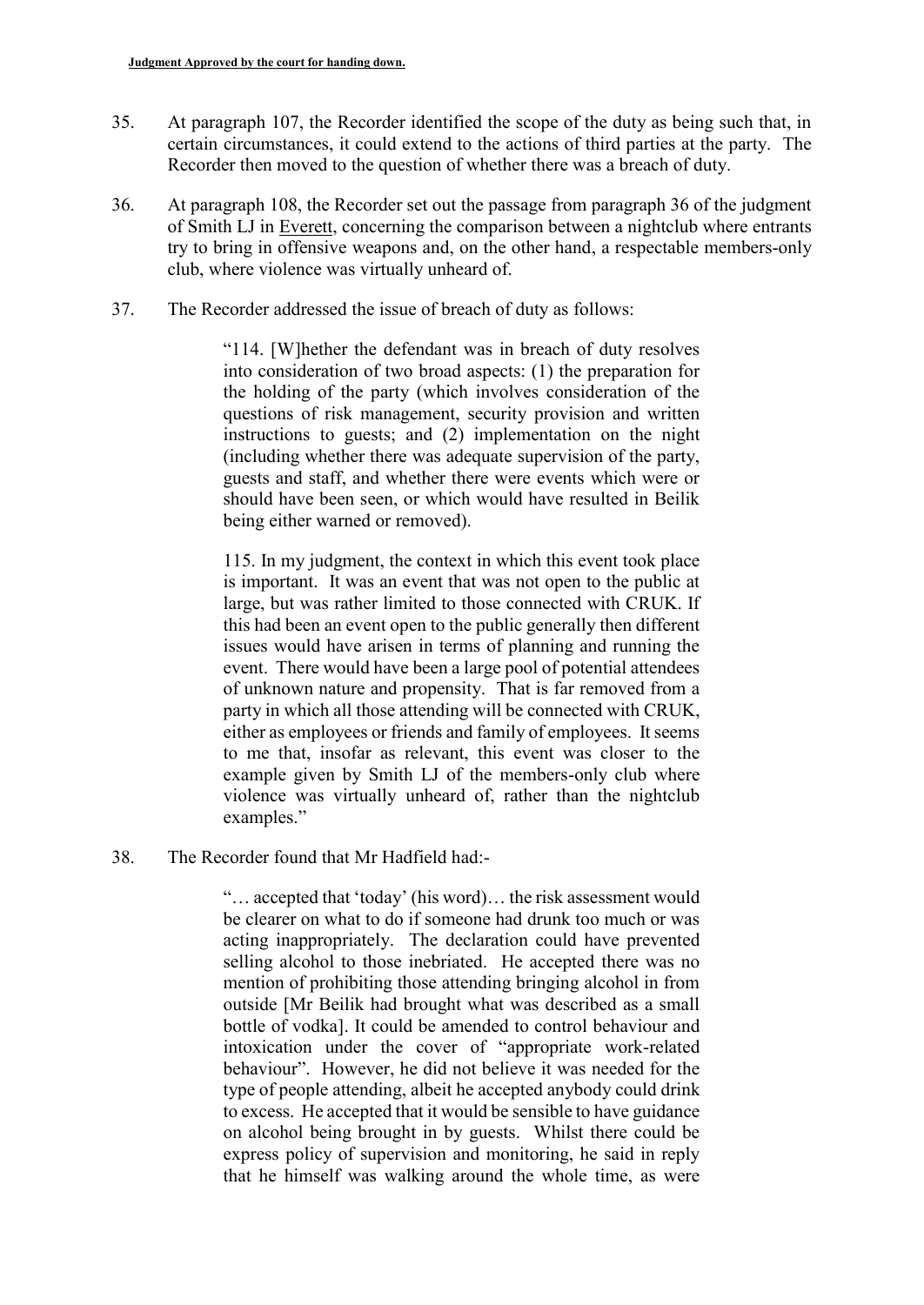others, and he indicated four or five other persons without identifying them by name". (paragraph 44).

- 39. In the same vein, Mrs Pugh accepted that a "sensible precaution would be for the declaration for staff to sign to include staff agreeing to be responsible for their own actions". (paragraph 55). She accepted that no advice or guidance had been given to attendees on how they should behave "and on reflection it should have been" (paragraph 56).
- 40. Mr Weir said that the fact nothing untoward had happened at earlier CRUK Christmas parties was irrelevant. It was also noteworthy from the reaction of Mrs Pugh and others to being lifted by Mr Beilik, and from Mr Hadfield's evidence, that if the appellant's injury had not been sustained in 2012, his behaviour would never have been reported and it would therefore not have featured in the respondent's future risk assessments. The fact was the risk assessment undertaken by Mr Hadfield had been only reactive in nature and was therefore unsatisfactory.
- 41. In this regard, Mr Weir prayed in aid the judgment of Smith LJ in Allison v London Underground Ltd [2008] EWCA Civ 71:-

"Risk assessments are meant to be an exercise by which the employer examines and evaluates all the risks entailed in his operations and take steps to remove or minimise those risks. They should be a blueprint for action." (paragraph 58)

42. What the Recorder had to say about these issues was as follows:-

"119. By skilful cross-examination Counsel for the claimant obtained acknowledgements that alcohol if consumed to excess created a risk of untoward behaviour and a risk of injury. Similarly, the witnesses were then moved on to accept that it would be a "sensible precaution" to get staff to sign declarations. At the same time I formed the impression that Mrs Pugh, for example, was genuinely surprised by the suggestion at the outset, saying that she had never known such a party. I formed the impression from both her and Mr Hadfield that they simply would not have anticipated that such behaviour would have needed warning against, and/or that declarations should have been obtained. Mrs Pugh, notably, qualified her acceptance to what was being put to her in crossexamination with the words, "knowing the events which happened".

120.In my judgment, that underlines an important aspect of this case. There is a danger, in knowing what has happened, and that the claimant suffered serious injury (as to which one can only have sympathy), that hindsight is then used as a basis for criticism of the steps that were taken by the defendant.

121.Turning to risk assessment, it is right that Mr Hadfield made no specific provision for monitoring guests' alcohol consumption; or to risks associated with alcohol consumption in a general sense. He and Mrs Pugh acknowledged that an increased risk of inappropriate behaviour and injury arose where alcohol was available for consumption. In my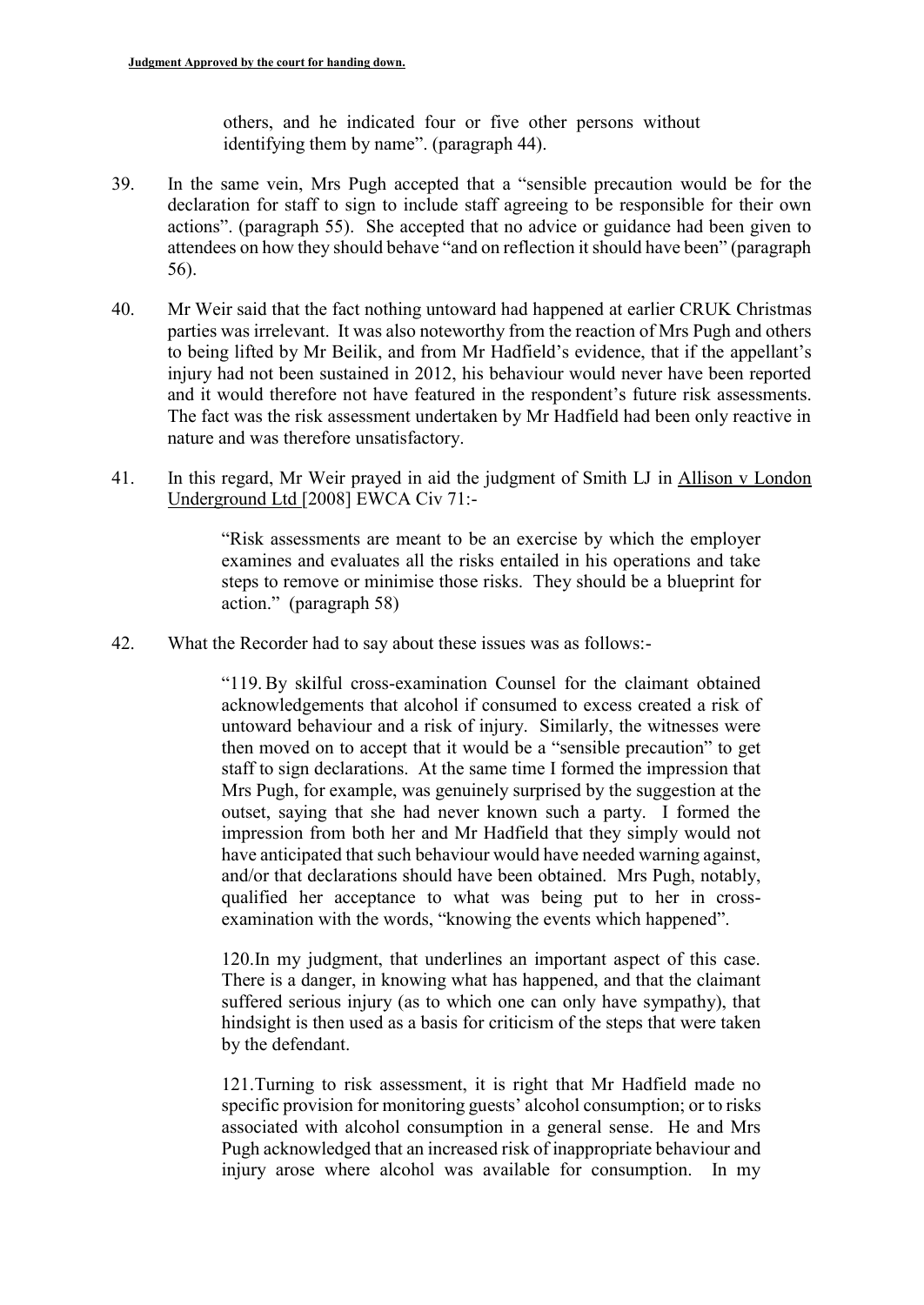judgment, the existence of that general risk does not by itself mean that Mr Hadfield's risk assessment was wanting. This had to be seen in context. He obviously did address his mind to alcohol consumption, and therefore the arrangements for non-admission to the laboratories were put in place. It seems to me that that was a sensible step and reflects a reasonable response to risks arising from alcohol consumption in these particular circumstances."

- 43. At paragraph 122 of the judgment, the Recorder rejected the submission for the appellant that this, taken together with the fact that there had been no previous incidents at the "Christmas or other parties", demonstrated "a negligent reactive approach". The Recorder considered that, on the contrary, "this was a reasonable approach to take" and that Mr Hadfield "properly considered potential hazards, the likelihood of occurrence, and potential harm in the event of occurrence". The Recorder did not consider the fact that Mr Hadfield had not received training in risk assessing events at which alcohol might be consumed was of relevance: "the assessment which he undertook was adequate" (paragraph 122).
- 44. Mr Weir also criticised the organisation of the party for leaving Mrs Pugh uncertain as to whether Robert Beilik could bring a bottle of vodka to the function. Had there been such a prohibition, she would have followed it. (paragraph 57)
- 45. Mr Weir submitted that it was evident from the judgment of Smith LJ in Everett that, even in a respectable members-only club, staff had to be "trained to look out for any sign of trouble and to alert security staff". That had not happened in the present case. In the note of evidence, Mrs Pugh said that although she had been involved in organising the event, once it had started "I didn't see it as my responsibility to watch other staff. I knew that there were others there to do that for me. It was not my job to watch people behaving appropriately. We had security guards there. It was not my role to supervise people". Had she known she was responsible for doing this, she "would have done, and not drunk so much".
- 46. Turning to the issue of security staff, Mr Weir pointed to the finding at paragraph 87 of the judgment that two security officers, CJ and PJ Gurung, "were tasked to walk around as well, but that was very much a secondary role to manning the security barriers". The Recorder went on to say that the Gurungs did walk through "occasionally and that no problems were seen by them or drawn to their attention. I accept the evidence of CJ Gurung that he did not see anyone being lifted or anything dangerous. I also find that there was no report to either him or his brother of any untoward behaviour".
- 47. Mr Weir said that this was indicative of the respondent's failings, stemming from the lack of a proper assessment of the risk of inappropriate behaviour, as a result of alcohol consumption. Furthermore, if Robert Beilik and other attendees had been specifically advised, through the medium of declarations, to act responsibly, it was likely that he would not have behaved as he did. The same was true if he had been prohibited from bringing his own alcohol to the event.
- 48. Mr Weir submitted that the evidence of Mrs Pugh, that she had not been concerned when Robert Beilik had lifted her, far from being supportive of the defendant's case, was, in fact, the opposite. Mrs Pugh should have been concerned by the invasion of her physical space, which would expose any woman to a risk of injury.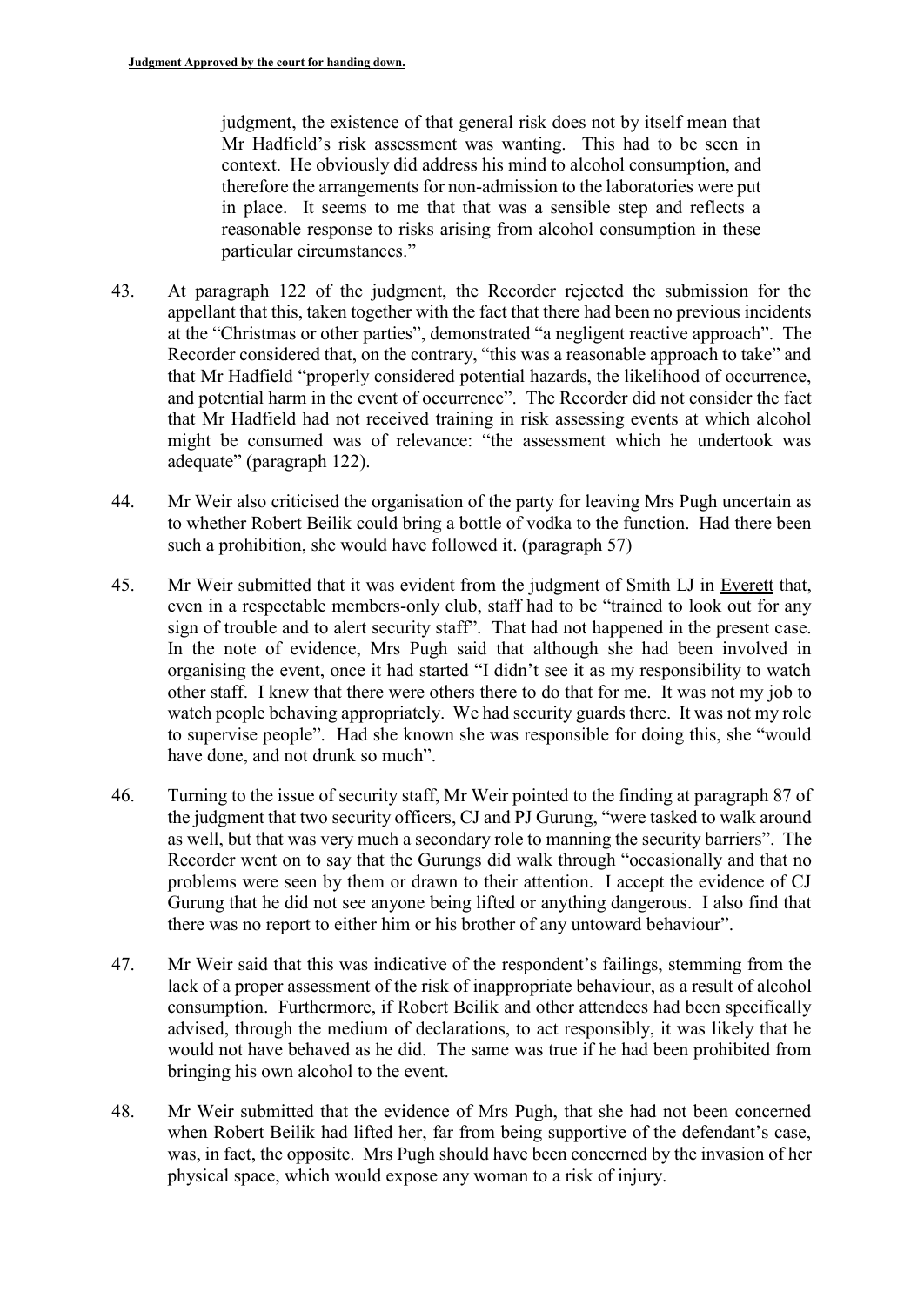49. At paragraph 57 of the judgment, Mrs Pugh was recorded as stating as follows:-

"Her description of Beilik as being "in very good spirits" meant that he was drunk when she saw him, but in her words, "not very drunk". He was enjoying himself, and there was nothing that needed escalating. She said that once the party started it was not her responsibility to continue watching the staff; there was security staff to do that. She was asked about her reactions at being physically picked up at work. In a normal working environment she accepted it would be inappropriate. At a social area, such as the canteen, it would still be inappropriate. She would report it if she felt personally offended. She felt that a party environment was very different."

- 50. Mr Weir contrasted, in this regard, the evidence of the security guards, to the effect that if they had seen Robert Beilik lifting a woman they would have asked him not to do it again. He also pointed out the record of the evidence of Mrs Pugh, in which she supposed she would agree that "a drunk man at a party lifting up women without their consent is an accident waiting to happen".
- 51. Turning to vicarious liability, Mr Weir pointed out that there had been no cross-appeal in respect of the Recorder's finding that the position of Robert Beilik, vis-à-vis CRUK, was such as to satisfy the test in Cox v Ministry of Justice. Accordingly, the relevant questions, as set out in Mohamud, were to do with the two-stage test, involving the nature of the job and whether there was a sufficient connection between it and the tortious action of Robert Beilik.
- 52. Mr Weir reiterated that Robert Beilik was at the party qua a worker with CRUK. The judgment of Asplin LJ in Bellman emphasised the need for a "broad approach". It was plain from the earlier case law, viewed through the lens provided by Mohamud, that it was too narrow an enquiry merely to ask whether an assault could be part of an individual's employment. Rather, the test involved the element of public policy. Thus, in Rose v Plenty [1976] 1 WLR 141, a milkman who carried a boy on his milk float, in express contravention of his employer's prohibition, nevertheless rendered the employer vicariously liable when the boy fell off the float and was injured. The injury occurred whilst the employee was engaged in the business of delivering milk.
- 53. Viewed in this way, an office or works Christmas party, held for the benefit of the employer, meant that workers attended qua workers. The activities in which the workers were engaged, whilst at the party, involved, according to Mr Weir, their being authorised or entrusted by the defendant to drink together and to dance together, so as to become more intimate physically with each other. The purpose, he said, was for the workers to interact in "alcohol-infused revelry where the ordinary boundaries of social interaction are set to one side". In this regard, Mr Weir drew support from paragraph 57 of the judgment, which, as we have seen, recorded Mrs Pugh as saying that, whilst being physically picked up would be inappropriate in the canteen, "a party environment was very different".
- 54. As for the second part of the test; namely, whether there was a sufficient connection, Mr Weir said that, once it was realised that Robert Beilik was authorised by CRUK to interact with co-workers in a relaxed setting involving dancing and drinking, it could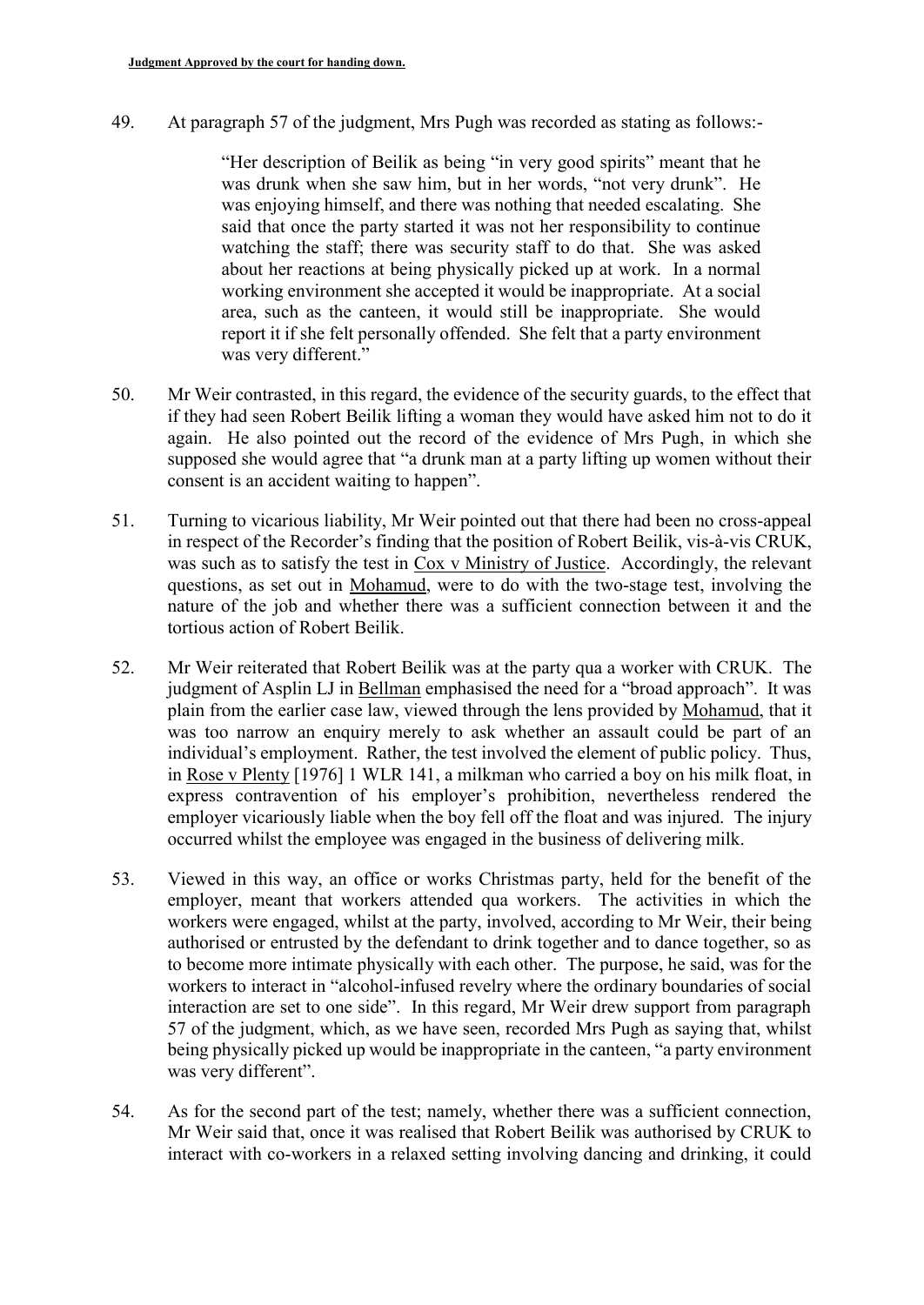be seen how closely connected the assault and the injury were. Robert Beilik was engaged in "manhandling where some handling was to be expected".

- 55. The case of Bellman, according to Mr Weir, was of a different order. It was not concerned with vicarious liability in a party environment. Rather, the Court of Appeal had decided the issue on the basis of the degree of authority exercised by Mr Major.
- 56. In Lister v Hesley Hall Ltd [2001] UKHL 22, the House of Lords held that the respondent company was vicariously liable for the actions of its warden of a school boarding house, who used his position in order to engage in the systematic sexual abuse of pupils in his care. Lord Steyn held that the "question is whether the warden's torts were so closely connected with his employment that it would be fair and just to hold the employers vicariously liable. On the facts of the case the answer is yes. After all, the sexual abuse was inextricably interwoven with the carrying out by the warden of his duties [...] Matters of degree arise. But the present cases clearly fall on the side of vicarious liability". (paragraph 28)
- 57. By the same token, Mr Weir pointed to the close physical contact that the party environment engendered amongst the workers, where the risk of injury was accordingly increased.
- 58. At paragraph 25 of the respondent's skeleton argument the respondent accepted that at paragraphs 148 *et seq* of the Recorder's judgment, the Recorder did not separate out the questions of (a) function/field of activity entrusted to Robert Beilik; and (b) whether or not there was a sufficient connection between the employment in the wrong for it to be right for the defendant to be held liable. Nevertheless, the respondent submitted that the Recorder was right to find that it was no part of Beilik's field of activity to go to a Christmas party, still less to assault the appellant at it.
- 59. Mr Weir, however, submitted that it was plain the Recorder had adopted far too narrow a view of Robert Beilik's duties and that this was the converse of the "broad approach" required by the higher courts. Thus, at paragraph 155 of the judgment, the Recorder had erred in finding that the act of lifting the appellant had nothing to do with Robert Beilik's relationship with CRUK and that it was, therefore, not an act so closely connected with his employment that it would be fair and just to hold the respondent vicariously liable. Once, however, one viewed the party in its true light, as Mr Weir had described, the closeness of the connection was manifest. Robert Beilik was engaged in a works party that authorised him to become more intimate with his colleagues. That was the field of activities relevant to determining vicarious liability; not his work in the laboratory.
- 60. In his submissions on behalf of the respondent, Mr White argued that Mr Weir had been selective in his extracts from the Recorder's judgment. Thus, for example, at paragraph 94 the Recorder noted Mrs Pugh's evidence in cross-examination that Robert Beilik was in good spirits, by which she meant "he appeared drunk but not very drunk". He was enjoying himself "but not so that matters required escalating". The Recorder accepted that evidence "as an accurate and fair description of how Beilik must have appeared to anyone observing him". Mr White said that the use of the word "anyone" was important.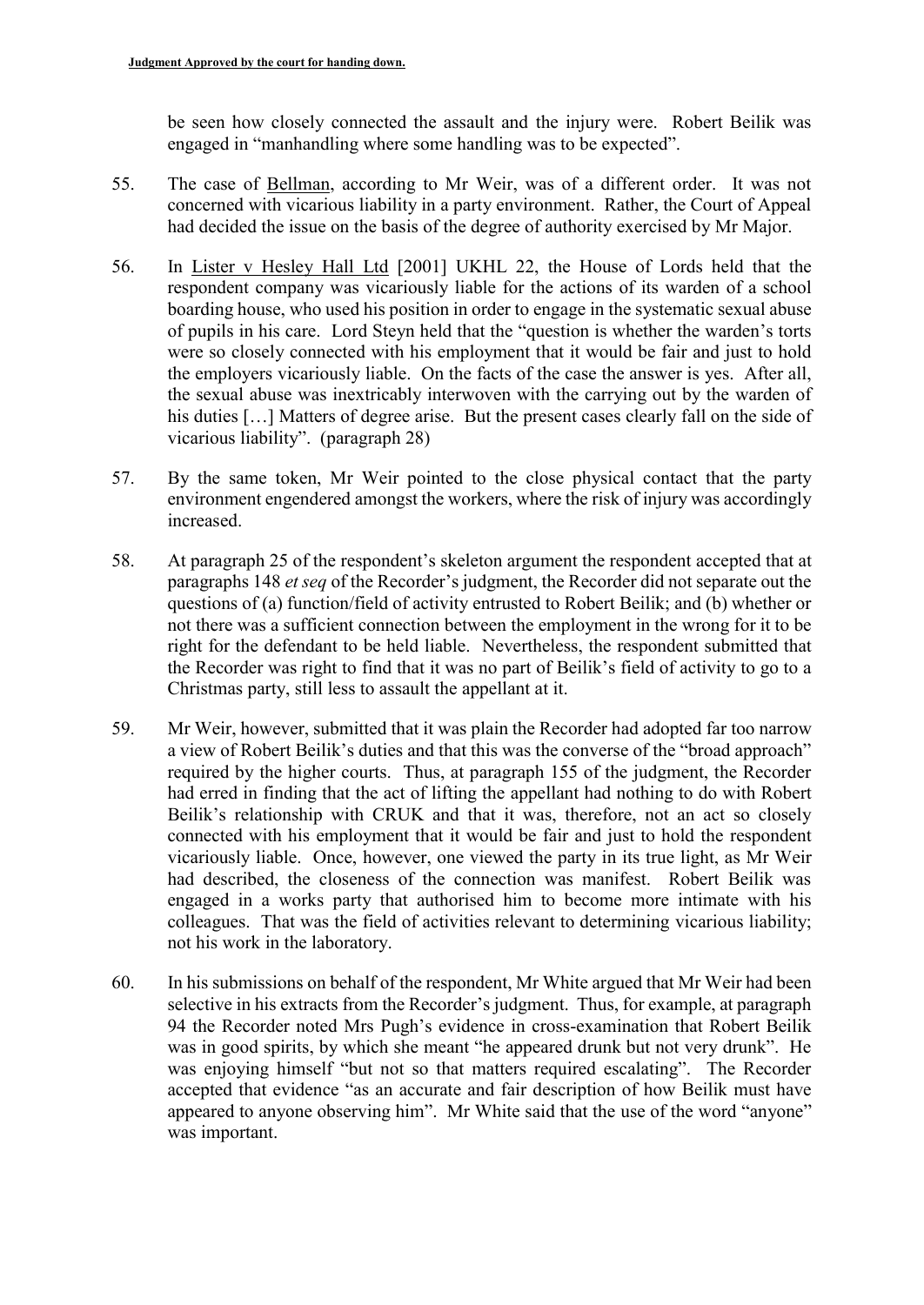- 61. At page 124, reference was made to the accident report in respect of the claimant. This stated that guests were asked if they were members of the Cambridge Research Institute Social and Entertainment Society (CRISES). Those who were not such a member were asked to complete the CRISES declaration form. This pointed out there will be no sale of intoxicating liquid to a person under the age of 18 and that CRUK "cannot permit anyone to return to a laboratory to do experimental work after they have consumed any amount of intoxicating liquor and strongly advise that CRISES members do not return to the laboratory for any reason". The accident report stated that, in the light of the accident that had befallen the appellant, Mr Hadfield (the author) recommended amending the CRISES declaration "whereby all guests agree to act responsibly, and that guests not doing so will be asked to leave the premises".
- 62. Mr White emphasised the findings at paragraphs 119 and 120 of the judgment, concerning the Recorder's view of Mrs Pugh's evidence and how he formed the impression that she was genuinely surprised by the suggestion that staff should sign declarations of the kind just described. Mr White also pointed out that the notes of the hearing compiled on behalf of the respondent recorded Mrs Pugh as saying: "putting it like that, yes" to the question "a drunken man lifting women without consent is an accident waiting to happen".
- 63. According to Mr White, the Recorder was entitled to his conclusion at paragraph 123 of the judgment, where he found that risks arising out of the consumption of alcohol were adequately met with the steps that were put in place, including engaging two professional security personnel, who occasionally passed through the party area, and that the organisers were also present. At paragraph 44, Mr Hadfield said that "he himself was walking around for the whole time, as were others, and he indicated four or five other persons without identifying them by name".
- 64. As for the security guards, Mr White pointed out that at paragraph 62 of the judgment CJ Gurung "compared the CRUK party to what he described as a 'family party'. He said if someone misbehaved when drunk then advice would be given".
- 65. At paragraph 125 of the judgment, the Recorder concluded that he was not satisfied SIA training would have made any difference to the approach taken by CJ and PJ Gurung and that such training would not have prevented the occurrence of the claimant's injury.
- 66. Mr White also drew attention to the following paragraphs of the judgment, which he submitted were of significance:-

"129. I am satisfied on the evidence that the behaviour of Beilik was such that he was not reported, nor that it ought to have been otherwise picked up. The lift of Mrs Pugh was not such as to warrant concern on the part of Mrs Pugh. Holness and Van Look did not report anything. Both the claimant and her husband did not consider Beilik's behaviour was such that it should be reported to security. Mr Hadfield saw nothing untoward.

130. I am satisfied on the evidence that nothing was seen or reported concerning Beilik's behaviour which should have required him being approached, talked to or asked to leave. Nor was there a failure to appreciate behaviour on the part of Beilik, which with the exercise of reasonable care, would have been noted and acted on."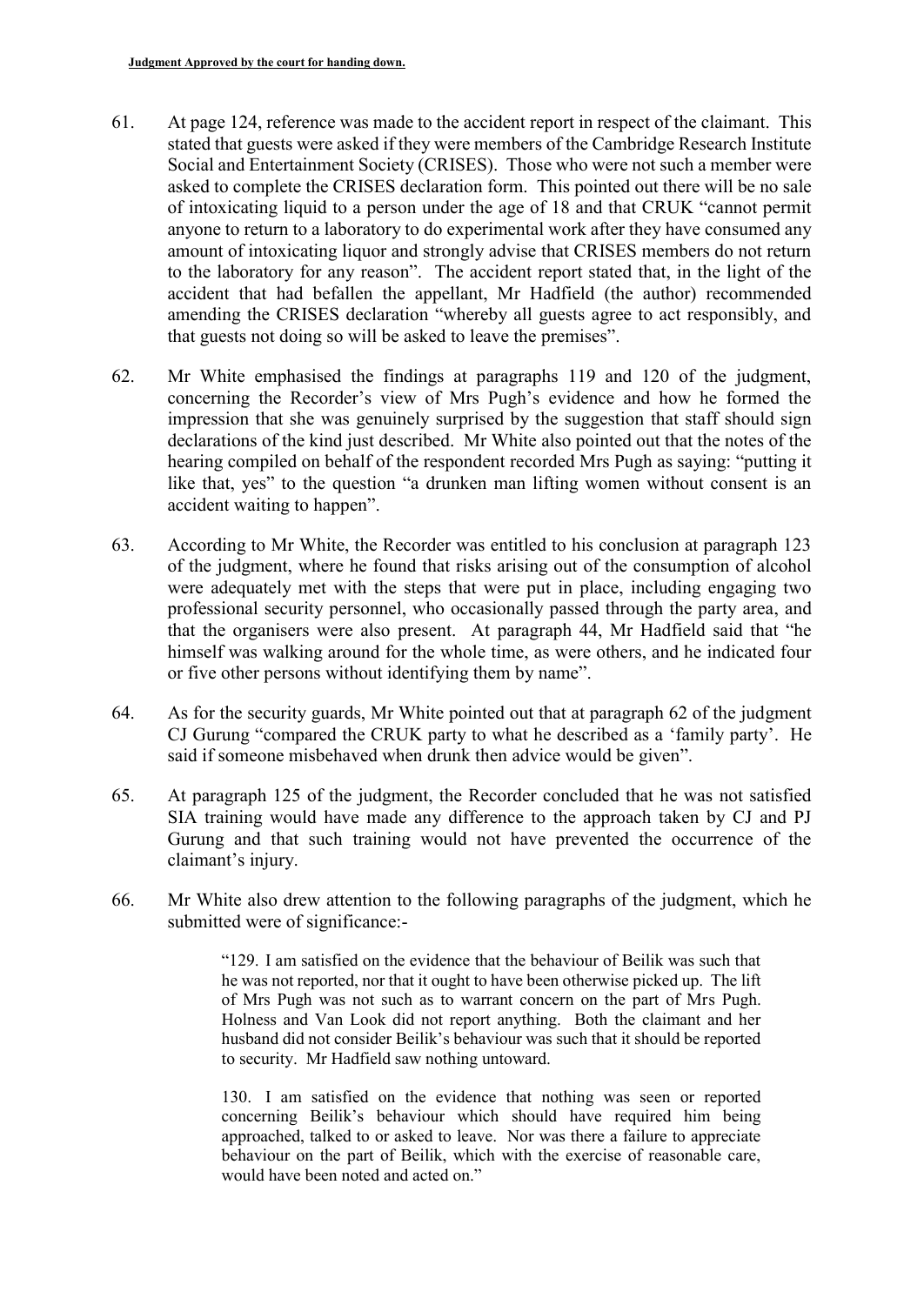- 67. Mr White then turned to his specific submissions regarding negligence. CRUK had, he said, given thought to the issue of risk caused by the consumption of alcohol at the party. The risk assessment which had been prepared demonstrated that this was the case. At page 258, in the record of the oral evidence, Mr Hadfield said that the risk assessment had sought to identify risks "most likely to occur or to have "…serious consequences and balanced to determine..." whether risk is high, low or moderate". He considered that the highest risks involved "the ceilidh and games we had" but not alcohol "because there had been no previous problems that I am aware of. I might have thought about alcohol and not written it down. Risk assessment is not just a written exercise it is the thought process as well. The thought is the most important part". The Recorder noted this evidence, beginning at paragraph 39 of the judgment.
- 68. Mr White submitted that paragraph 36 of the judgment of Smith LJ in Everett was not a finding that at any social gathering, where alcohol is consumed, staff would have to be appropriately trained. In any event, in the present case, the defendant had engaged security staff, as well as others, who were walking around observing proceedings. It also had to be borne in mind that we were here dealing with volunteers (other than the security staff). It would not, Mr White submitted, be desirable to live in a world where all volunteers, at functions such as this, had to have training in dealing with issues arising from the consumption of alcohol and that those involved in the preparation of a risk assessment would need yet further training.
- 69. Mr White drew attention to section 1 of the Compensation Act 2006:-

## "1. **Deterrent effect of potential liability**

A court considering a claim in negligence or breach of statutory duty may, in determining whether the defendant should have taken particular steps to meet a standard of care (whether by taking precautions or otherwise), have regard to whether a requirement to take those steps  $might -$ 

(a) prevent a desirable activity from being undertaken at all, to a particular extent or in a particular way, or

(b) discourage persons from undertaking functions in connection with a desirable activity."

- 70. In Mr White's graphic words, "Whilst no-one is saying that a ruling in favour of Mrs Shelbourne would mean that Christmas is cancelled, if a judge were to say this party's organisers had fallen below the required standard of care, it would act as a disincentive to the running of such events and that would be wrong". The man on a Clapham omnibus, or his modern equivalent, would regard such an outcome as another example of "health and safety gone mad".
- 71. According to Mr White, the Recorder had considered all the evidence and come to a conclusion on it which was not surprising. It might, indeed, be reasonably asked whether it would have been necessary to undertake a risk assessment at all.
- 72. On the issue of vicarious liability, Mr White emphasised the findings of the Court of Appeal in Bellman that Mr Major had not merely been a "fellow reveller" and that the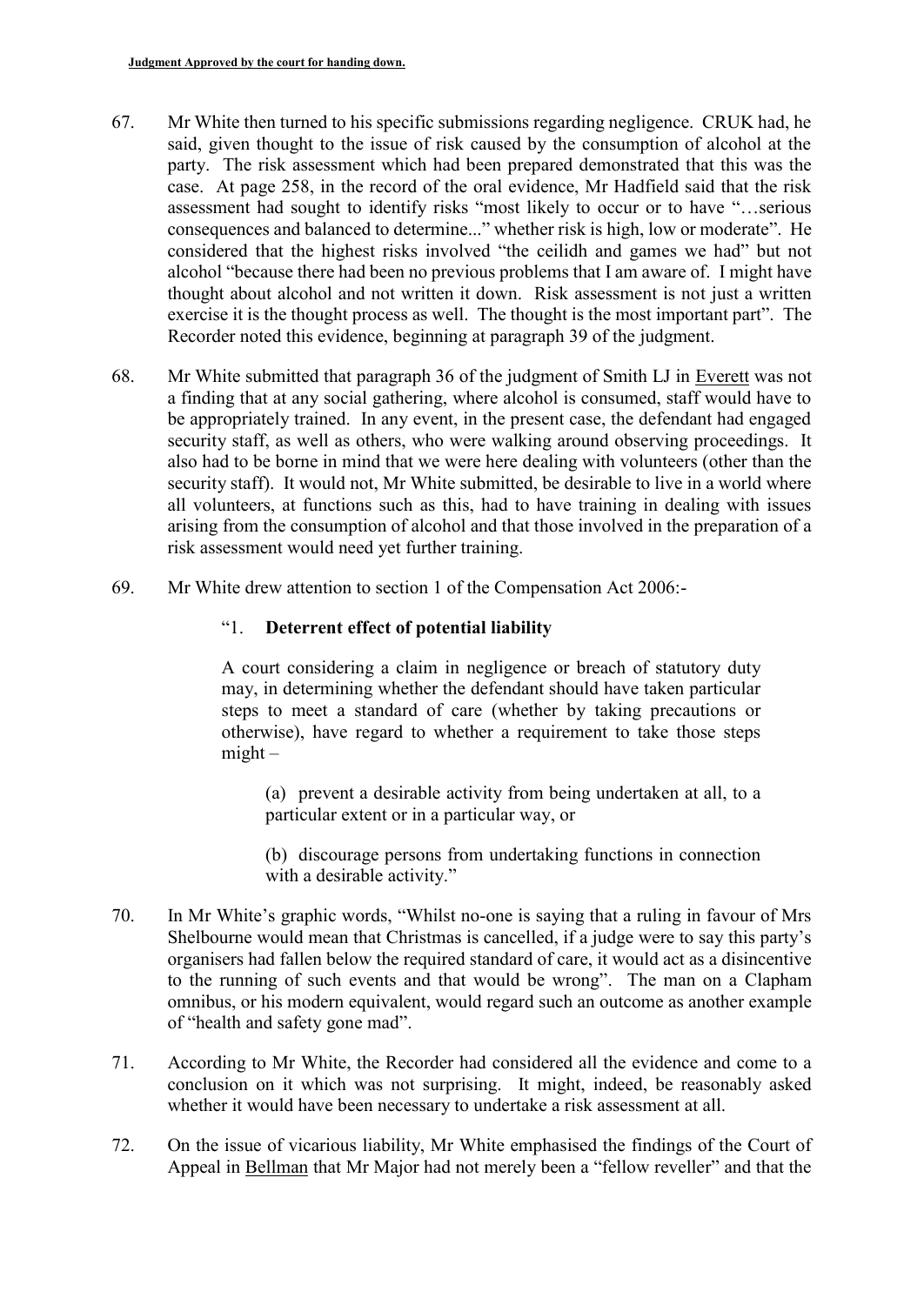Court was far from saying that vicarious liability should be found to arise in a "works" social gathering, such as a Christmas party.

- 73. Mr White submitted that the Recorder in the present case had correctly applied the judgments of the Supreme Court in Mohamud. If vicarious liability was found in the present case, it was difficult to see where a coherent line could be drawn. What, Mr White asked rhetorically, would be the position involving a fight between fellow partygoers, if that occurred outside in the street; or a sexual assault that took place in a taxi on the way home? The Recorder dealt with this correctly in paragraph 155 of his judgment, in finding that what Robert Beilik did with the appellant was not an act so closely connected with his employment that it would be fair and just to hold the defendant vicariously liable for it.
- 74. It was, Mr White submitted, going too far in the application of the "broad" assessment demanded by the higher courts to treat Robert Beilik's actions at the party as within his field of activities. The difference between the present case and Lister was that, in the latter, the torts were inextricably interwoven with the tortfeasor's work. By contrast, Robert Beilik's actions were not in any sense inextricably interwoven with his work with CRUK.
- 75. Mr West invoked the passage in the judgment of Diplock LJ in Ilkiw v Samuels [1963] 1 WLR 991, cited with approval by Lord Toulson in paragraph 38 of Mohamud that:-

"[T]he matter must be looked at broadly, not dissecting the servant's task into its component activities – such as driving, loading, sheeting and the like – by asking: What was the job on which he was engaged for his employer? and answering that question as a jury would." (p.1004)

- 76. Thus, even looking at the matter broadly, it could not be said that going to a works party in the circumstances of the present case was something that Robert Beilik was doing as part of his job with CRUK.
- 77. Mr White relied upon the judgment of the Court of Appeal in Graham v Commercial Bodyworks Ltd [2015] EWCA Civ 47, in which it held that an employer was not liable vicariously for the actions of an employee who, as a prank, used a cigarette lighter in the vicinity of the claimant, whose overalls he had sprinkled with a highly inflammable thinning agent, used at the premises for legitimate purposes. The overalls ignited and the claimant was injured. In dismissing the appeal, Longmore LJ held that the:-

"… wrongful act did not further the employer's aims; there was no friction or confrontation inherent in the employer's enterprise and such intimacy as there was likewise had no connection with that enterprise; it is inappropriate to talk either of power conferred on Mr Wilkinson in relation to Mr Graham or any particular vulnerability of Mr Graham to the wrongful exercise of such power." (paragraph 14)

78. Longmore LJ's reference to friction is explained in the following passages:-

"16. The United Kingdom authorities tend to resolve themselves into two groups. On the one hand there are cases in which the use of reasonable force or the existence of friction is inherent in the nature of the employment; thus a nightclub owner may be vicariously liable for injuries caused by force used by a bouncer in the course of his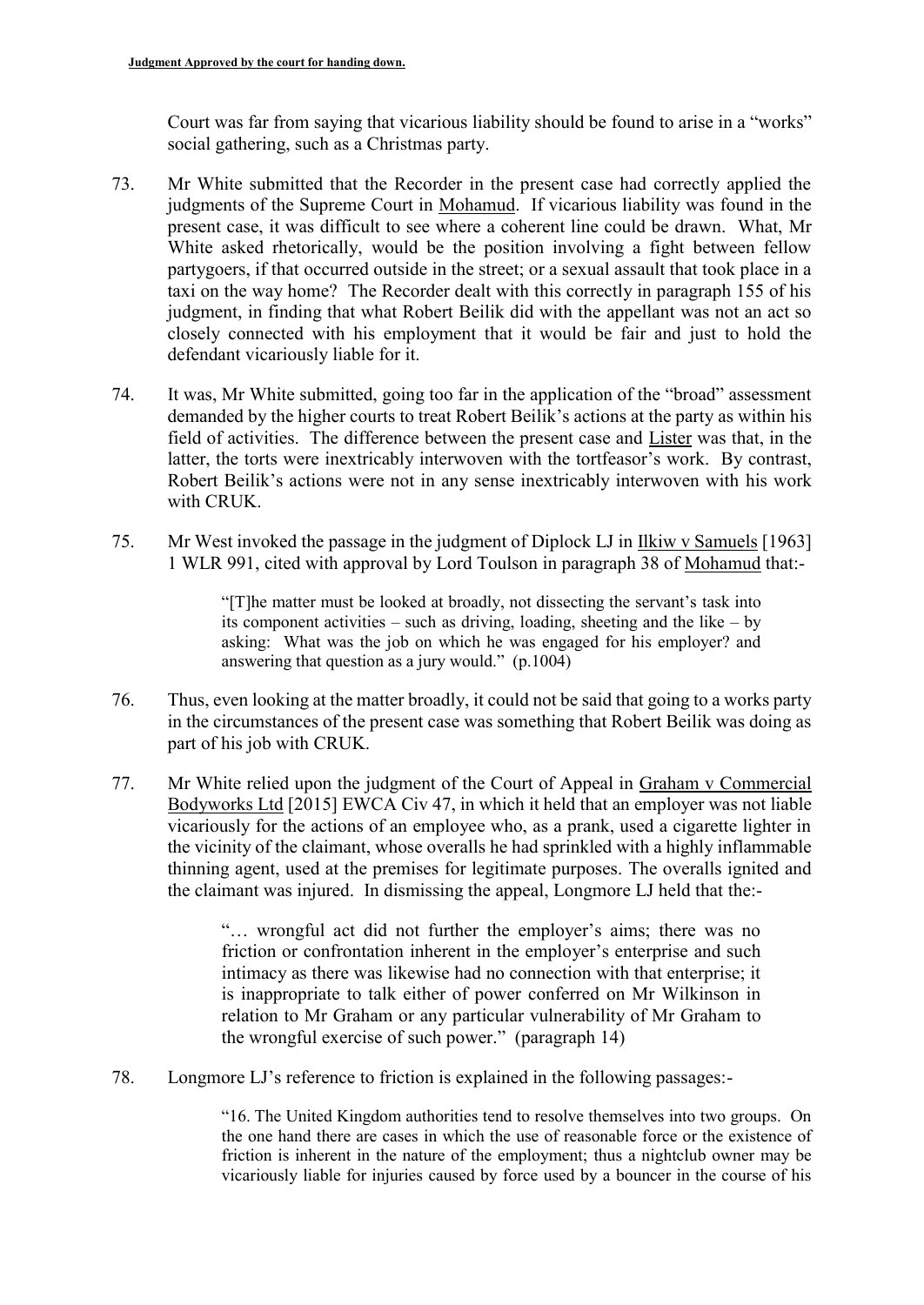duties and a rugby club owner may be vicariously liable for injuries caused by a punchup during or in the immediate aftermath of a game: see *Mattis v Pollock (trading as Flamingos Nightclub) [2003] ICR 1335* and *Gravil v Carroll [2008] ICR 1222*. Similarly there are cases of what one might call normal friction in the workplace which gets out of hand as opposed to uncalled for antagonism which, while occurring in the workplace, originates outside it.

…

18. Somewhat closer is a second group of cases in which the nature of the employment is not such as to require the exercise of some force or to involve the kind of friction inherent in an employment relationship. These cases derive from intentional acts at the work place (whether horseplay or rather more serious conduct) and do not usually give rise to vicarious liability. This group is best exemplified by two Scottish cases. In *Wilson v Exel UK Ltd (trading as Exel) [2010] SLT 671* an employee, who supervised the defendant's health and safety policy, pulled Miss Wilson's ponytail making a ribald remark while he did so. This was little more than a prank but Miss Wilson sustained some injury. The Inner House held that the supervisor's actions were not connected with his employment; in pulling Miss Wilson's ponytail he was not doing anything in relation to his health and safety duties. The acts of the supervisor were a mere frolic for which the employer was not vicariously liable."

- 79. Mr White also relied upon Vaickuviene v J Sainsbury Plc [2014] SC 147, in which Mr Romasov was killed by Mr McCulloch, a fellow employee in a J Sainsbury supermarket. The killer had expressed a dislike of immigrants. He picked up a kitchen knife from the kitchenware section of the supermarket and stabbed Mr Romasov in one of its isles. The Inner House held that the killer's conduct of harassment from 13 to 15 April "does not remedy the fact that there is no connection between the harassment and what McCulloch was employed to do. Rather, McCulloch's employment simply provided him with the opportunity to carry out his own personal campaign of harassment with tragic consequences" (paragraph 37).
- 80. Mr White said that, if his submissions were incorrect, then everyone involved in the decision in Bellman had missed the point. If it were the case that the office Christmas party in that case met the two requirements in Mohamud, then there had been no need for those involved in the case to concern themselves with the question of whether Mr Major had been exercising his authority as the boss of the company, when the attack on the claimant took place.
- 81. Finally, Mr White referred to the judgment of Irwin LJ in Bellman, which emphasised the unusual nature of the facts of that case.
- 82. In reply, Mr Weir said that Bellman was about liability for an assault that took place after the end of the Christmas party and that all agreed there had been no seamless extension of that party into the drinking session at the hotel. Before the Court of Appeal, the appellant had accepted that aspect of the judge's findings.
- 83. According to Mr Weir, the respondent refused to face the submission that the CRUK Christmas party had been for the benefit of CRUK, as a way of engendering community spirit and goodwill.
- 84. Referring to the judgment in Graham, Mr Weir said that the present case was one that was about intimacy, with employees being authorised by CRUK to be much more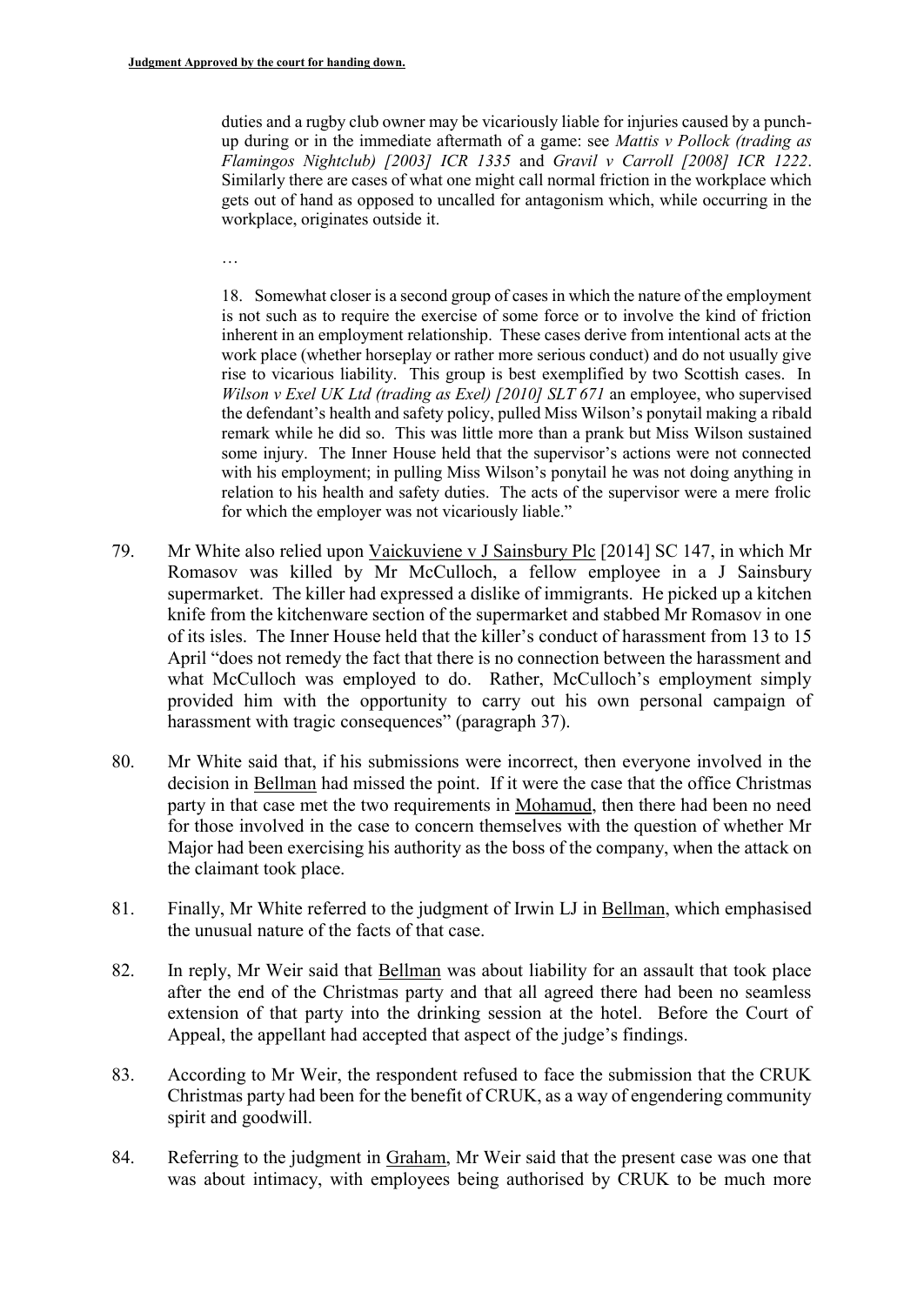intimate with each other than would otherwise have been the case. The employer, for its own benefit, had put its employees in a position of intimacy and that defined the field of activities. From there, it was a straightforward task to establish the requisite degree of connection.

- 85. As to direct liability, Mr Weir said that paragraph 121 of the Recorder's judgment could not stand with paragraph 123. The Recorder should have analysed what a proper risk assessment required. Mrs Pugh had been drinking and did not appreciate that there was a risk that needed to be addressed. Her admission that this was an "accident waiting to happen" could not be downgraded, as the respondent had sought to do.
- 86. Section 1 of the Compensation Act 2006 changed nothing, according to Mr Weir. He categorised as unfair Mr White's "*in terrorem*" arguments about cancelling Christmas and health and safety gone mad. Determining liability for what might happen in a taxi, following an office or works party, was a matter for another day. The steps that the appellant said were required to be taken by the respondent in the circumstances of the present case were not onerous.

## *D. DISCUSSION*

87. In this appeal I am concerned with whether the Recorder was wrong to find in favour of the respondent in respect of both negligence and vicarious liability. It is not for this court to make its own findings of fact. Rather, I have to consider whether the Recorder erred in either or both of the judgmental exercises he undertook, by reference to the facts that he found.

## *(a) Negligence*

- 88. The respondent does not dispute the Recorder's finding that CRUK owed a duty of care to the claimant, whilst she was at the 2012 Christmas party. Although the event was run by volunteers, they were staff members of CRUK. The event was held at the Institute's premises.
- 89. The task under this heading is, rather, to establish the extent of the duty of care and then determine whether that duty was breached by CRUK and, if so, whether the breach caused the claimant's injury.
- 90. As can be seen from Everett, determining the scope of the duty of care is particularly important in cases where harm is caused in an environment over which a defendant has a degree of control, but where the harm stems from the actions of a third party who, although present in that environment, acts in a way that is not sanctioned by the defendant. Thus, at paragraph 33 of Everett, Smith LJ said:-

"33.In my view, it is fair, just and reasonable to impose a duty of care on the management of a nightclub in respect of injuries caused by a third party, provided that the scope of the duty is appropriately set."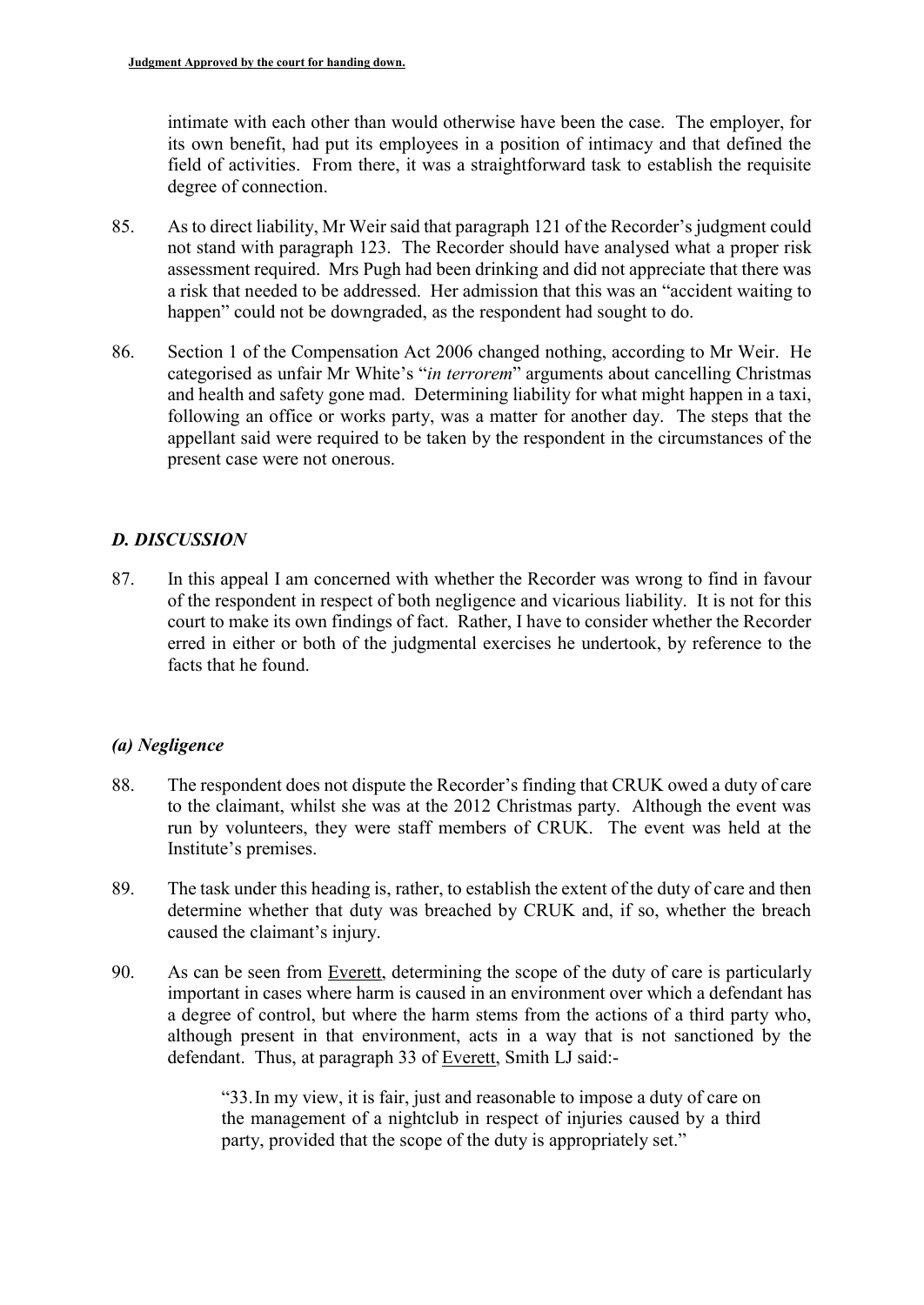- 91. At paragraph 36, Smith LJ stressed that the "common duty of care is an extremely flexible concept, adaptable to a very wide range of circumstances to which it has to be applied". She then went on, in the passage to which reference has already been made, to consider what might be the scope of the duty as regards various kinds of club. Even within the umbrella expression of "a nightclub", such requirements might vary. Accordingly, in one "where experience has shown that entrants quite often try to bring in offensive weapons", Smith LJ said that it "may be necessary to arrange for everyone to be searched on entry". In the case of a nightclub "where outbreaks of violence are not uncommon", liability might well attach "if a guest is injured in an outbreak of violence amongst guests and there is no one on hand to control the outbreak". This might mean that, in a case of "some establishments" arrangements would be needed "for security personnel to be present at all times within areas where people congregate".
- 92. We then come to the closing sentence of paragraph 36 of her judgment, to which the appellant seeks to attach considerable significance:-

"On the other hand, in a respectable members-only club, where violence is virtually unheard of, no such arrangements would be necessary. The duty on management may be no higher than that staff be trained to look out for any sign of trouble and to alert security staff."

- 93. I agree with Mr White that this passage is in no sense intended to be understood as laying down a rule of law that at any social gathering which has been organised (let alone a respectable members-only club), the duty of care requires there to be (a) ordinary staff who are "trained" to look out for signs of trouble; and (b) security staff, who can be called upon by the ordinary staff.
- 94. Read as a whole, paragraph 36 of Everett does no more than give a series of examples of what may be needed in various hypothetical circumstances. Smith LJ's use of the word "may" is important in this respect.
- 95. I therefore find that, in categorising the CRUK Christmas party as "closer to the example given by Smith LJ of the members-only club where violence was virtually unheard of, rather than the nightclub examples", the Recorder (at paragraph 115 of his judgment) was not acceding – nor required to accede – to the proposition that there had to be trained staff at the party, looking out for signs of trouble, which they would report to security staff.
- 96. The Recorder was, I find, rightly aware that each case of this kind is fact-specific and that the delineation of the boundary of the duty of care will, likewise, be variable.
- 97. Although Mr Weir attempted to refute Mr White's categorisation of the appellant's case as "health and safety gone mad", there is some merit in that categorisation, albeit that I would not associate myself with the precise way in which Mr White chose to express it.
- 98. The clear thrust of the appellant's submissions was, indeed, that once it is established a party or other gathering is to involve the provision of alcohol which can, sometimes, cause some people to behave in ways that fall to be categorised as inappropriate, there needs to be (a) a written declaration, signed by the attendees, that they will not behave inappropriately; (b) a risk assessment encompassing eventualities stemming from all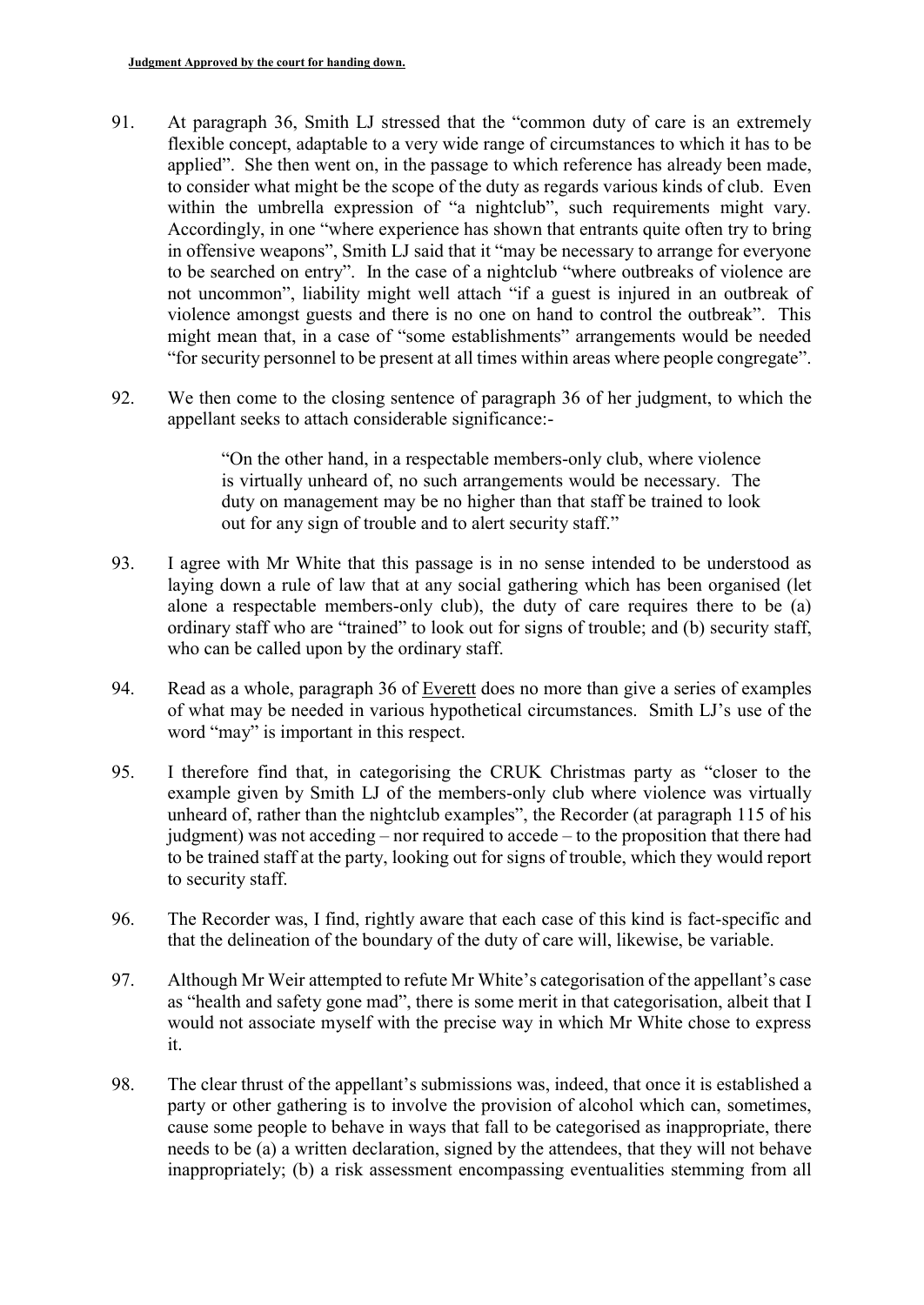such forms of inappropriate behaviour; (c) trained staff (whether or not they are merely volunteering to help at the event); and (d) special training for those responsible for the provision of a risk assessment, covering all envisaged forms of inappropriate behaviour.

- 99. As a matter of common sense, that cannot, with respect, be right. More to the point, the archetypal reasonable person of the early 21<sup>st</sup> century would not regard this as a socially appropriate set of requirements to impose upon the organisers of *any* Christmas party or other similar social gathering, regardless of the circumstances.
- 100. On the facts as found, the Recorder was right to conclude that the extent of the duty of care, as it existed at the time of the 2012 party, did not require CRUK to have put in place measures of the kind described, in order to guard against the actions of Robert Beilik, which resulted in the injury to the claimant. Mr Hadfield, the chief organiser that year, did produce a risk assessment. That assessment had regard to the fact the alcohol would be consumed at the party. The assessment made provision for restricting access to the laboratories by those who may have consumed alcohol.
- 101. That aspect of the risk assessment was, of course, entirely reasonable. I do not, however, consider the Recorder fell into error in not drawing a conclusion that, because the effects of alcohol consumption were identified to this limited extent, CRUK should have produced a risk assessment dealing with what might occur if someone who had consumed alcohol did something untoward on the dance floor.
- 102. Again, context is all-important. The CRUK Christmas party was an event for adults working in the scientific community in Cambridge, held at an Institute of the University. It took place against the background of there not having been any previous incident regarding inappropriate behaviour caused or contributed to by alcohol. Mr Weir submitted that that made no difference. Given the nature of the gathering, however, I disagree. It was reasonable at that time for CRUK's risk assessment and its other arrangements for administering the party to be informed by what had (or had not) happened in the past.
- 103. Mr Weir placed great score by the evidence of Mrs Pugh, in cross-examination, that what happened to the claimant was an "accident waiting to happen". Read as a whole, however, her evidence was, as can be seen, far more nuanced.
- 104. Moving on from the issue of risk assessment, I find that the Recorder drew the correct inferences from the evidence as to the reasonableness of the steps taken by CRUK, at the party itself, to deal with any problems that might arise. In this regard, Mrs Pugh's evidence was clearly significant. She had been lifted by Robert Beilik but thought nothing of it. Nor, apparently, did two other women whom he had lifted on the dance floor.
- 105. The appellant's stance in relation to this evidence is that, since Mrs Pugh and (presumably) the two other women who were lifted had been drinking, their reactions to Robert Beilik cannot be relied upon.
- 106. Again, this is, I find, an invitation to depart from what the hypothetical person would consider to be reasonable. There is no suggestion in the evidence to which my attention has been drawn that Mrs Pugh had consumed alcohol to the point that she was incapable of forming an appropriate value judgment about Robert Beilik's behaviour.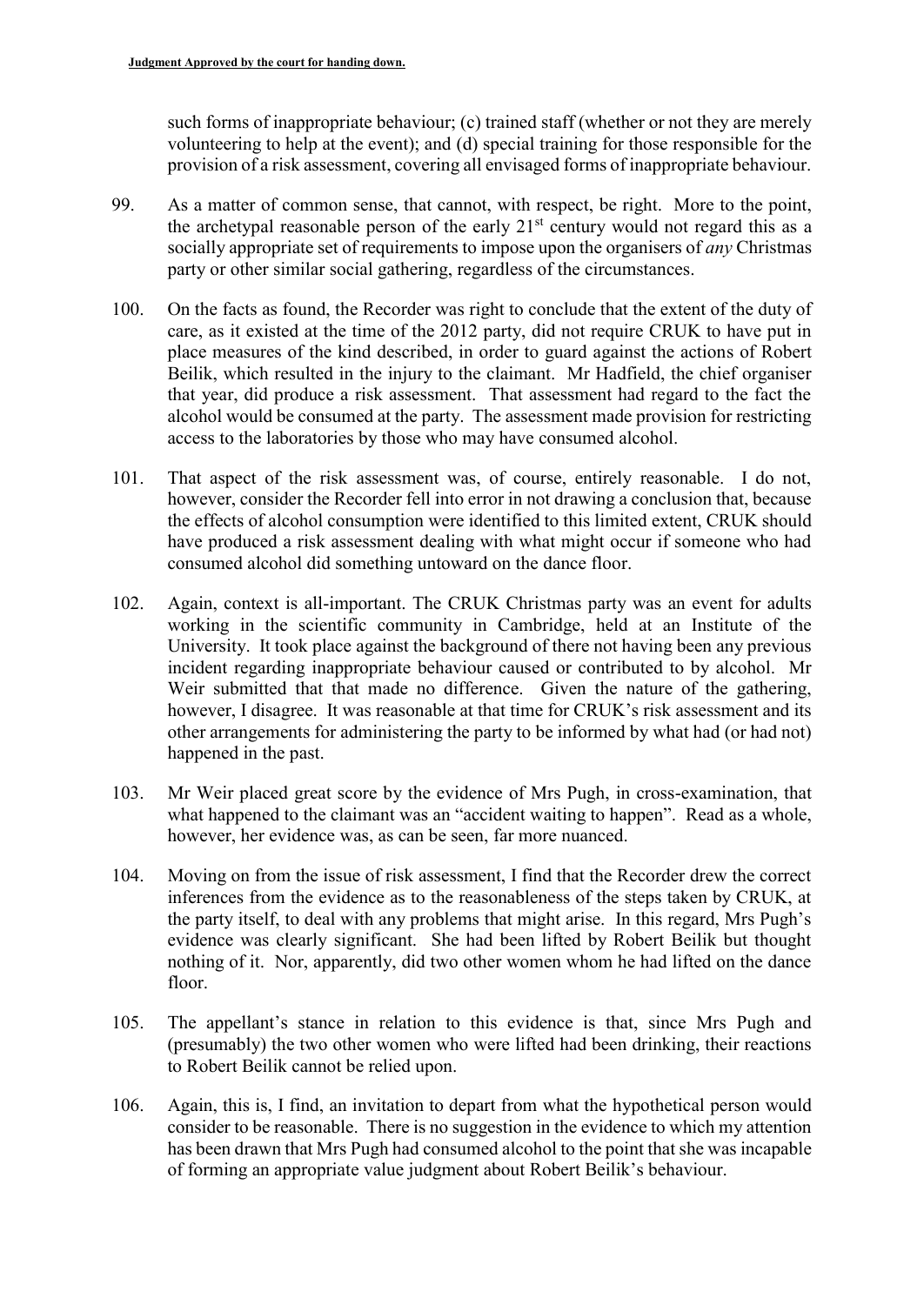- 107. The same is true of Mr Hadfield who, according to the evidence accepted by the Recorder, was walking around observing what was going on, as were a number of others. The suggestion that a social gathering of this kind cannot be adequately monitored by those who are involved in the gathering, but only by observers who remain dispassionately detached, is an invitation to set the standard of care unreasonably high.
- 108. It is also relevant to observe in this regard that, prior to the incident involving the appellant, neither she nor her husband (who was also present at the party) considered that Robert Beilik should be reported, even though both had encountered him in a boisterous mood.
- 109. Mr Weir said that if the appellant had not sustained injury in 2012, Robert Beilik's behaviour would have gone un-noted and, as a result, nothing would have changed. As it was, following the accident, Mr Hadfield recommended that the next risk assessment should cover risks arising from consumption of alcohol, otherwise than by reference to the laboratories.
- 110. I do not find that these submissions undermine the Recorder's findings. The fact that, before the incident occurred, no one, including the appellant, thought Robert Beilik was behaving in a manner that required intervention, in my view drives home the correctness of the Recorder's conclusion that the scope of the duty did not require that behaviour to be guarded against.
- 111. Mr White cautioned against using hindsight to impose liability. He drew attention to paragraph 120 of the judgment, where the Recorder said that there was a danger, knowing what had happened and that the appellant had suffered serious injury, of hindsight being used as a basis for criticism of the steps that were taken by CRUK.
- 112. Mr Weir, by contrast, suggested that hindsight has precisely that function. It shed light on the fact that the respondent should have done more in 2012.
- 113. The reality is that hindsight has no such fixed characteristic. Whilst it may, on occasion, help inform a conclusion that, in retrospect, something could have been done to avoid the event that occurred, hindsight is not necessarily determinative of the legal question; namely, whether something ought reasonably to have been done.
- 114. In the present case, the Recorder was entitled, at paragraph 119, to conclude that both Mrs Pugh and Mr Hadfield "simply would not have anticipated that" untoward behaviour as a result of excess alcohol consumption "would have needed warning against and/or that declarations should have been obtained".
- 115. Mr Weir criticised the finding of the Recorder, at paragraph 123 of the judgment, where he said he was "satisfied on the evidence that two professional security personnel was adequate for the type of party which was envisaged". The Recorder noted that these security staff only "occasionally passed through the party". According to the appellant, that was not enough.
- 116. I find this criticism of the Recorder to be misconceived. Returning to the example given by Smith LJ in Everett, the appellant's case involves viewing the CRUK 2012 Christmas party as akin to a nightclub where there is an ever-present risk of violence.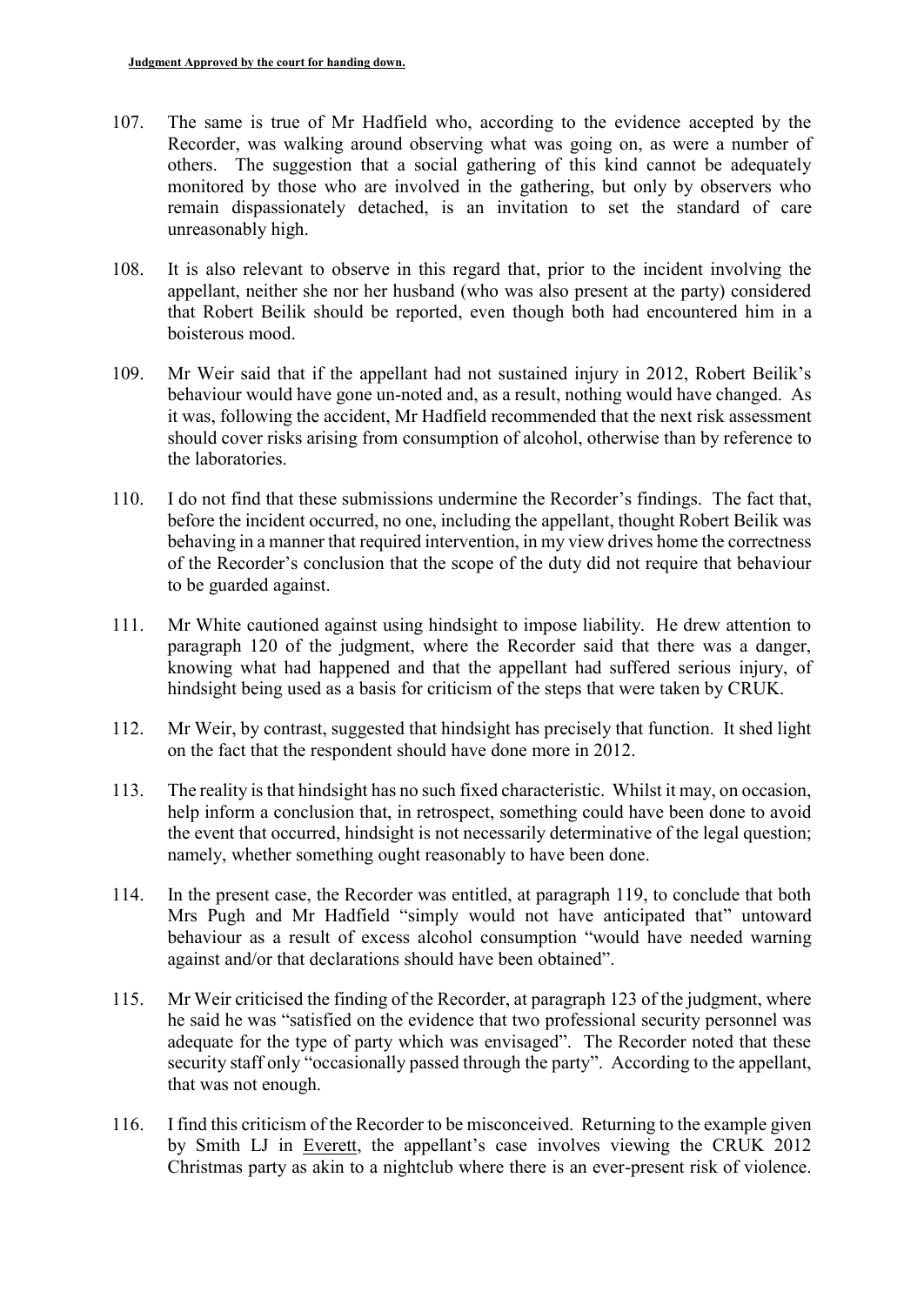This is incompatible with the carefully-graduated analysis adopted by the Court of Appeal in that case, which the Recorder adopted. On the Recorder's findings, there was adequate provision for security personnel. Their primary function was to control access to the laboratories but they were also available to be called upon by Mr Hadfield or one of the other volunteer organisers. According to the evidence of one of the security officers, the CRUK Christmas party was like a "family party". It would, I believe, be an unusual family that considered it necessary to hire trained security personnel to police one of its social gatherings.

117. In conclusion on this issue, the Recorder was not wrong to find that the respondent took reasonable steps in the planning and operation of the party. No duty of care was breached. The claim for negligence was, accordingly, not made out.

#### *(b) Vicarious liability*

- 118. In paragraph 150 of his judgment, the Recorder, having closely considered the judgment of the Supreme Court in Cox v Ministry of Justice, concluded that Robert Beilik "was a sufficiently integral part of the business of CRUK to render CRUK potentially vicariously liable for his acts and omissions". There is no challenge by the respondent to that finding.
- 119. It is, accordingly, common ground that the questions to be determined by reference to vicarious liability are those articulated in Mohamud. They are:-

"(a) What functions or "field of activities" have been entrusted by the employer to the employee or, in everyday language, what was the nature of the job?

(b) Was there a "sufficient connection" between the position in which he was employed and his wrongful conduct to make it right for the employer to be held liable under the principle of social justice." (paragraph 44)

120. The Recorder's findings on vicarious liability were as follows:-

"155. Of relevance in the present case is that attendance at the party was far from compulsory. This was a party open to CRUK staff, as well as their guests. Entry was by ticket. Beilik was not required by CRUK to attend. More importantly, Beilik's presence at the party had nothing to do with the work which he undertook either for the Wolfson Centre or for CRUK. His act of lifting the claimant had nothing to do with his relationship with CRUK. It had nothing to do with his research work, either directly or indirectly. It was not, using the old *Salmond* test, a wrongful act authorised by the defendant or a wrongful method of performing an authorised act by the defendant. Nor, in my judgment, applying the modern law, was it an act so closely connected with his employment that it would be fair and just to hold the defendant vicariously liable.

156. It is a matter of judgment to decide on which side of the line any case lies, in terms of being sufficiently closely connected with the assigned activities. The cases involving assault by employees of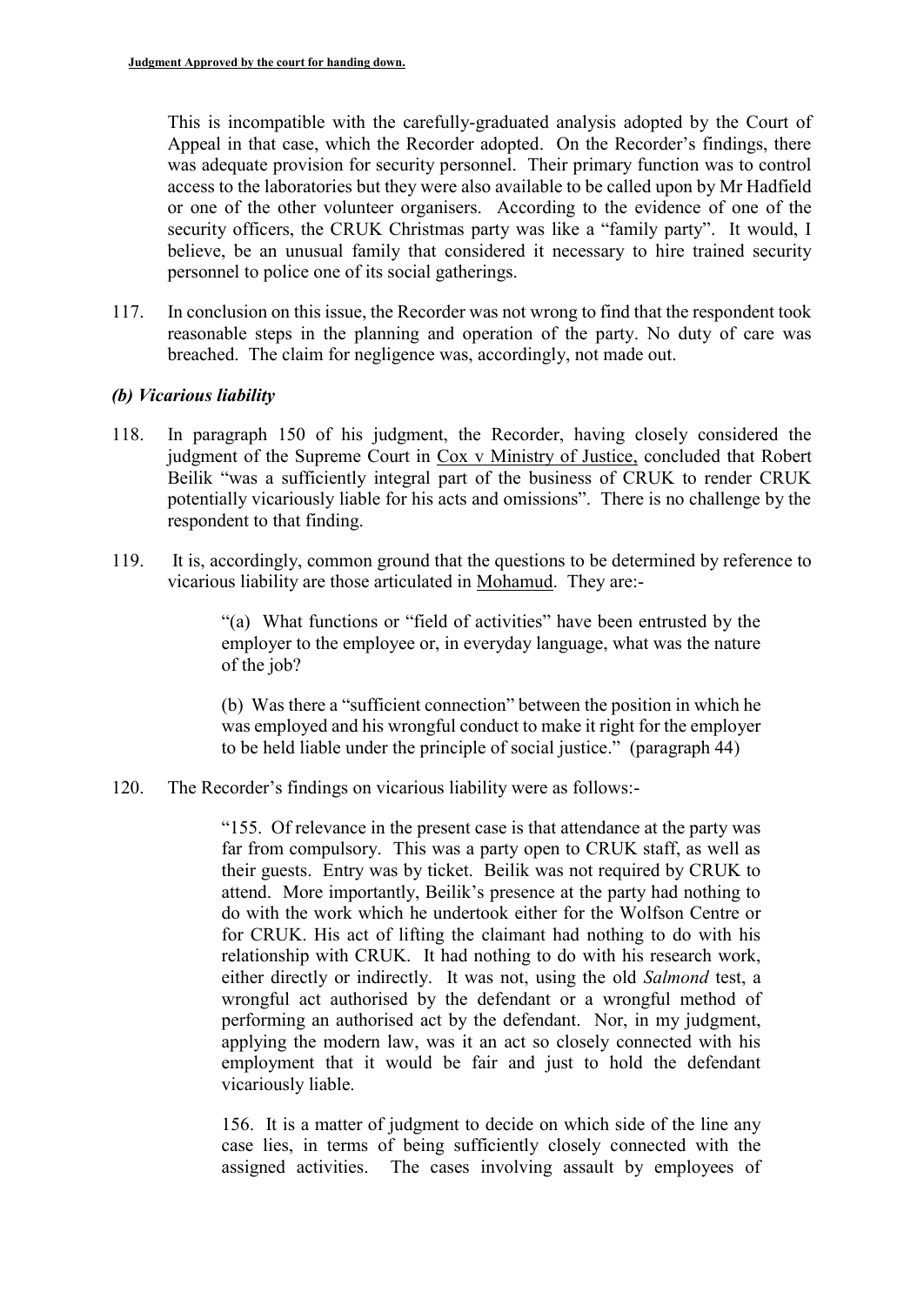members of the public where they are employed to engage with the public will often fall on the side of liability. The acts often take place during or immediately following on from their employed duties. In those cases it may be said to be artificial to divorce the wrongful act from what the assailant was employed to do. In my judgment the present case falls on the other side of the line, where there is insufficient connection. In my judgment, his role with CRUK did nothing more than provide an opportunity for this unfortunate accident.

157. In my judgment, the present case is of the type intimated by the Court of Appeal in *Graham v Commercial Body Works Ltd*: rather than being something connected with his duties, he was rather engaged on a "frolic" of his own.

158. What was provided was an opportunity by being at the party. However, Beilik's actions on the night were not inextricably woven with the functions which he undertook at CRUK's premises.

159. In my judgment therefore the claimant has not established that by assigning to Beilik the functions and activities of a visiting scientist, that the defendant created a risk of his committing the tort of assault or negligence in attempting to pick up, and then drop the claimant while she was on the dance floor.

160. In those circumstances, the case of vicarious liability on the part of the defendant for Beilik's actions fails."

- 121. Before me, Mr Weir based his submissions on the identification of a field of activities which is radically different from that identified by the Recorder. As we have seen, the Recorder took the view that Robert Beilik's activities involved working in the laboratories at the Institute. This was under the supervision of CRUK. According to Mr Weir, however, the relevant field of activities of Robert Beilik on the evening of 7 December 2012 was to interact with fellow partygoers in alcohol-infused revelry, leading to the setting aside of the ordinary boundaries of social interaction; all of which was authorised by CRUK for its own benefit, since it stood to gain from the enhancement of its employees' morale.
- 122. If this were the field of activities, it was, Mr Weir submitted, evident that there was a sufficiently close connection between that field and Robert Beilik's wrongful conduct in relation to the appellant. Thus, both of the questions set by Mohamud fell to be answered in the appellant's favour. The Recorder was wrong to conclude otherwise.
- 123. In this scenario, it is the employer's self-interest in organising the office or works Christmas party that is key. In it, the employees are invited by the employer into an environment where alcohol will encourage them to greater intimacy, with resulting risk of injury, for which the employer will be liable.
- 124. I do not consider that this description of the average office or works Christmas party is one that the archetypal reasonable person would recognise as representing reality. As a general matter, it overstates the position of the employer and, conversely, seriously understates the motivation and autonomy of those attending the party.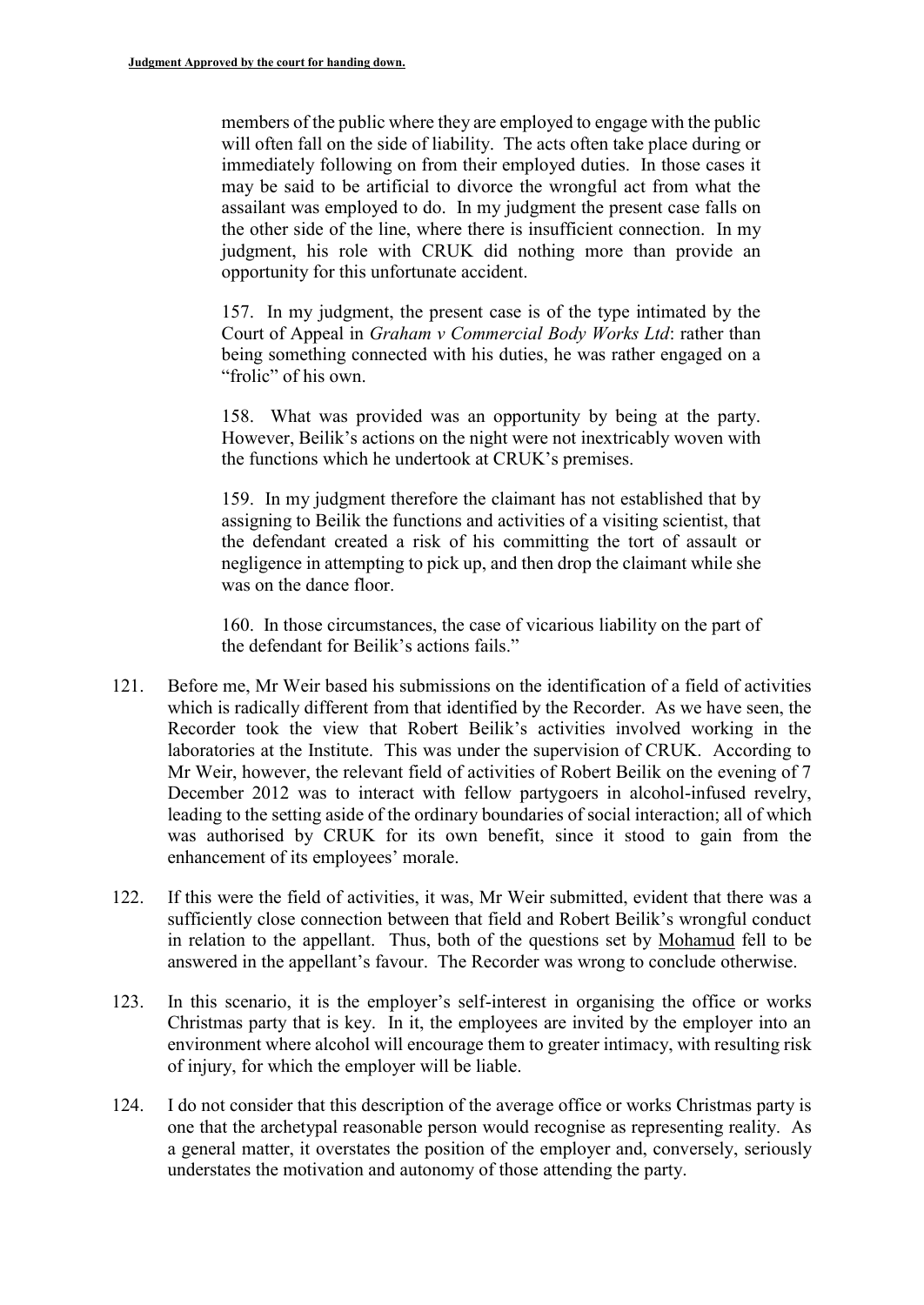- 125. Mr Weir attempted to draw support for his paradigm from the judgments in Bellman. At paragraph 22, Asplin LJ emphasised the requirement, which emerged from the judgments in Mohamud, that the question of the field of activities entrusted to the employee must be addressed broadly. Rather than focussing upon "actual authority", the question is "what is the nature of the job?". Asplin LJ considered that many of the cases decided before Mohamud would have been decided differently if the judges in them had looked at the question through the lens of actual authority. As an example, the milkman in Rose v Plenty had no actual authority to carry a child on the milk float.
- 126. I do not find that this or, indeed, any other part of the judgments in Bellman assists the appellant's case. The requirement to address the field of activities "broadly" means what it says. It is not an acknowledgement that the concept has no boundaries. It is, rather, a direction to judges to look beyond the question of actual authority and examine "a wider range of conduct than acts done in furtherance of [the employee's] employment" (Mohamud, paragraph 22).
- 127. Viewed in this light, it is obvious Robert Beilik was not in anything like the same situation as the milkman in Rose v Plenty or the petrol kiosk employee in Mohamud. Both those individuals were at work, doing the job they were paid to do, when the relevant tort was committed by them. The same can also be said of the warden in Lister, whose abuse of the children in his care was inextricably linked with his job of looking after them.
- 128. That is not true of Robert Beilik. He was not doing his laboratory work when he attempted to lift the appellant on the dance floor. His laboratory work had ended hours before. CRUK did not require him or anyone else to attend the party. Although he was present in the same building that housed the laboratories, the context of his presence was radically different.
- 129. As we have seen, there had, in fact, been a Christmas party in Bellman which had ended before the late-night drinking session, in the course of which Mr Bellman was assaulted by Mr Major. The fact that Northampton Recruitment Ltd. had put on an office Christmas party was not regarded by the Court of Appeal as justifying the imposition of vicarious liability; nor, indeed, was the fact that the party had led on to the late-night drinking session. Rather, it was Mr Major's control of proceedings, at all material times, and his reaction to what he perceived to be a challenge to his authority as managing director, which made the company vicariously liable for his actions.
- 130. I have already described the way in which Mr Weir sought to categorise the "field of activities" of Robert Beilik, as regards his presence at the Christmas party. I have, in particular, explained why I consider that, as a general matter, that description overstates the self-interest of the employer in holding such a party.
- 131. The circumstances of the present case are, I consider, a very good illustration of my concerns. I have referred already to the record of oral evidence given by Mr Hadfield, when he was asked about the benefits for CRUK in holding the party. The complete exchange, as recorded by the respondent's advisers, is, however, illuminating:-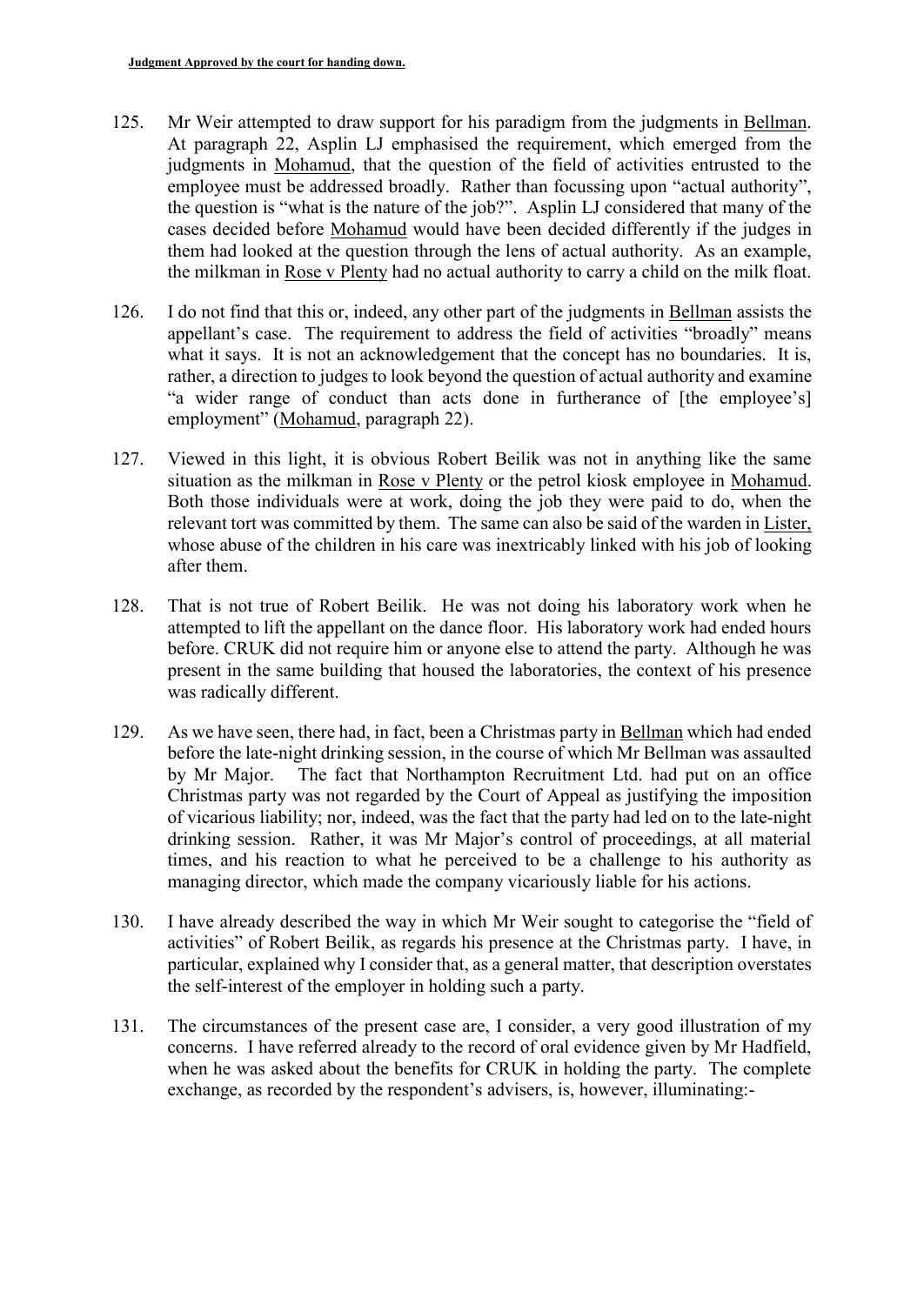#### "The Christmas party

TG: The Christmas party was a work-related social event organised by CRUK for the benefit of employees and their guests?

JH: Yes.

TG: There were benefits for CRUK. It was a way of rewarding staff?

JH: No, it was not a reward for staff, it was staff led and volunteer organised, there would be a benefit in morale but this was not led by CRUK.

TG: They permit the party to occur and overall it looked to be a CRUK Christmas party?

JH: Only a Scrooge-like organisation would say "no".

TG: There were benefits to morale, break down barriers in the organisation, people can meet.

- JH: Yes.
- TG: It might help foster relationships.
- JH: Possibly.
- TG: It might foster belonging to an organisation.
- JH: Possibly.
- TG: Why might it not?

JH: A large number were coming in groups and they were already part of the organisation so not as much fostering of new relationships.

TG: Party – potential benefit.

JH: Yes."

- 132. In this exchange, we can see the social reality that is lacking in Mr Weir's *dirigiste* paradigm. CRUK, through its volunteers, organised the Christmas party. CRUK's motivation in doing so was not primarily, or even significantly, to derive a benefit for its operations. It was, in reality, responding to the expectation of its members of staff that this is what their employer does for them at Christmas.
- 133. I do not, therefore, find that the Recorder misconstrued the evidence on this matter or that, if he had examined the evidence correctly, he would have been required in law to find that the 2012 Christmas party was an event held for the benefit of CRUK at which employees (including, for this purpose, Robert Beilik) were encouraged by CRUK to engage in alcohol-fuelled intimacy.
- 134. It is, as the Recorder found, extremely unfortunate that the incident occurred and that the appellant was injured. I echo the Recorder's view that she deserves the court's sympathy. However, the ascertainment of what social justice requires, which lies at the